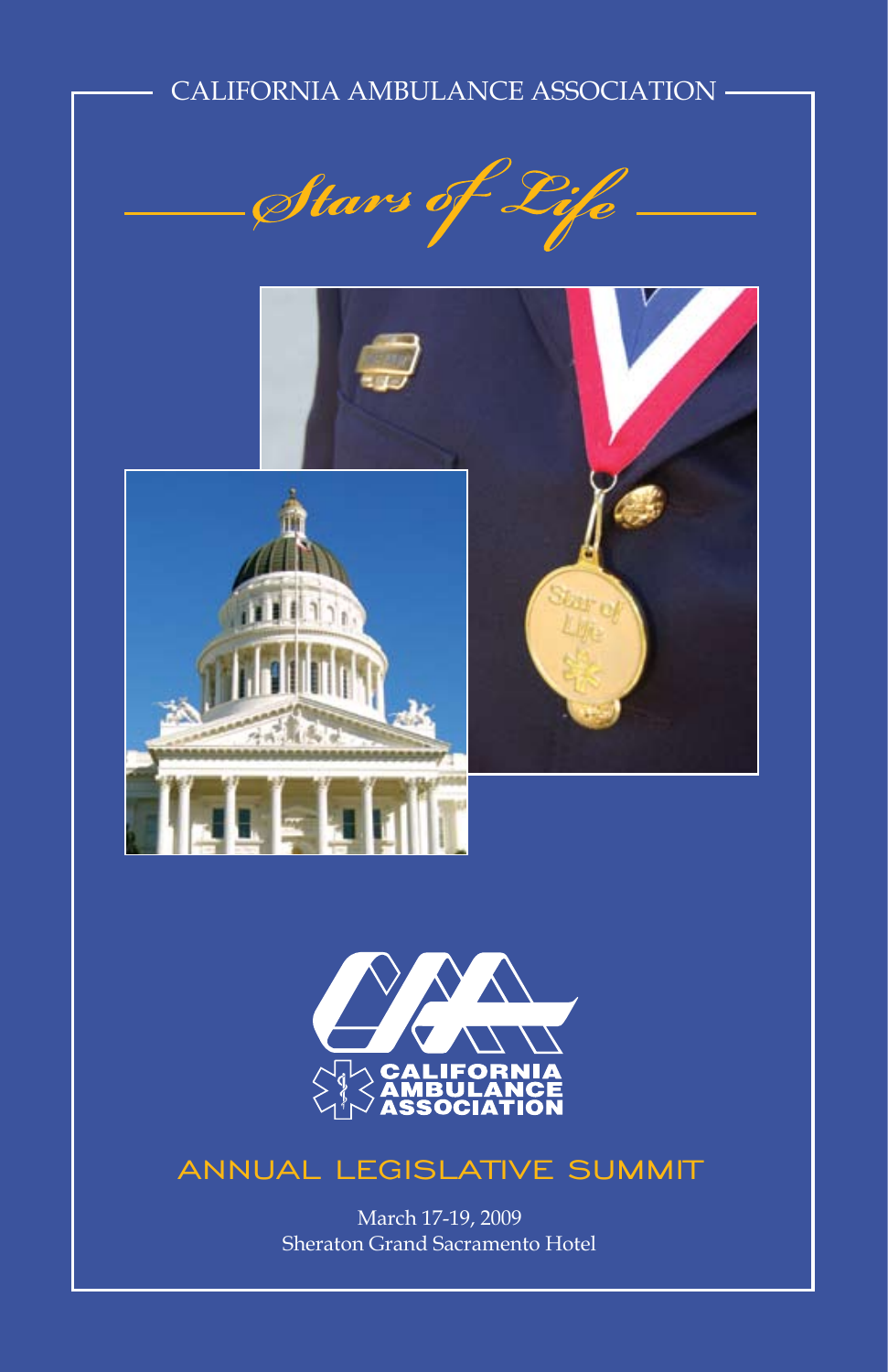

**Dana Solomon** Chairman, Board of Directors California Ambulance Association

Congratulations to all of our 2009 *Stars of Life*. Your actions, whether from a single heroic incident or a career-long performance record, demonstrate that you have stood out among your peers as the best of the best.

Too often the work of our paramedics, EMTs and emergency medical dispatchers goes without notice. Neither the public nor the media get the opportunity to see the highly specialized medical care that is provided in the patient compartment while the ambulance is enroute to the ER.

Today, you had the opportunity to meet with your assembly members and/or state senators. I am hopeful you found it to be a positive and informative experience. The California Ambulance Association is working hard to secure increased reimbursement for the services we provide to California's 6 million Medi-Cal beneficiaries. Your first-hand experience as EMS professionals is a message that will resonate with our legislators.

Let us not forget our generous sponsors of this year's *Stars of Life* celebration, for without their support, this event would not have been possible.

Lastly, we are honored to have Assemblyman Nathan Fletcher as our special guest speaker.

Tonight we celebrate you, the private ambulance industry's *Stars of Life*. We thank you for your commitment to your patient, co-workers, company and communities you serve.

## *Stars of Life Sponsors*

*Conference Sponsor:* Care West Insurance

*Lunch Sponsor:* Boundtree Medical

*Reception Sponsors:* Lyn FauntLeRoy of DerManouel Insurance Group

### SEMSA

*Dinner Sponsor:* Care Ambulance Service

> *Break Sponsors:* Northern Siskiyou Ambulance Service

> > Life Assist

Schaefer Ambulance Service

 *Program Sponsor:* Bayshore Ambulance

*Gift Cards Sponsor:* Bayshore Ambulance

 *Raffle Prizes Sponsor:* Life-Assist Blythe Ambulance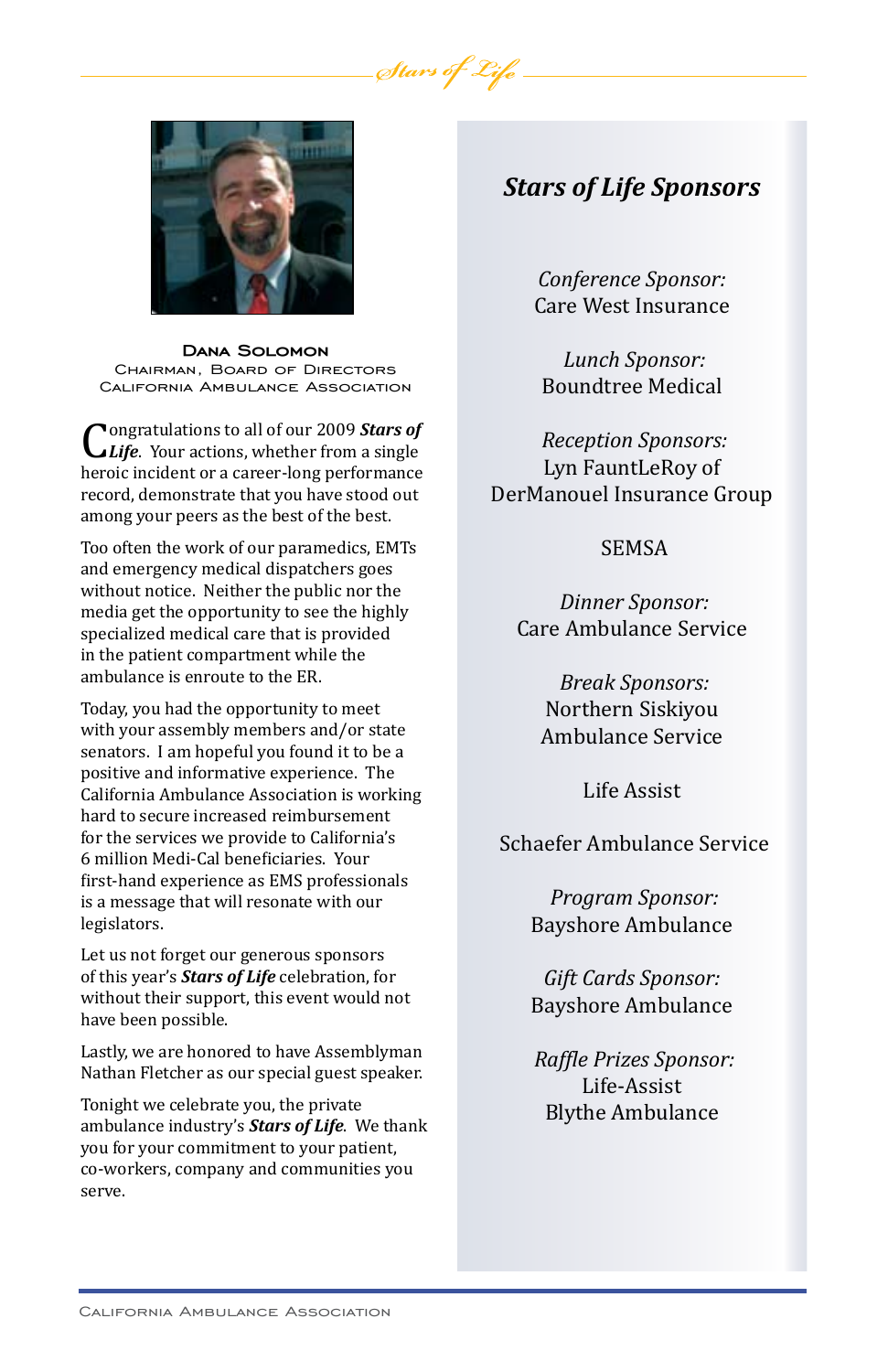## *Join Us in Welcoming Our Special Guest Speaker* **Assemblyman Nathan Fletcher**

Stars of Life



**Assemblyman Nathan Fletcher**<br>75th District San Diego

Nathan Fletcher is the State Assemblyman representing California's 75th District, an area that includes the City of Poway, portions of Escondido, City of San Diego communities of La Jolla, University City, Mira Mesa, Scripps Ranch, Rancho Bernardo, Rancho Peñasquitos, and Carmel Valley, and the communities of Fairbanks Ranch, and Rancho Santa Fe.

Nathan Fletcher is a businessman, veteran, and dedicated public servant. His experience ranges from serving in combat zones to starting a business in San Diego, and includes work on behalf of various local charities and helping to build democracies in third world nations.

In 2007, Nathan completed his service in the United States Marine Corps Reserves where he served as a Counterintelligence/ Human Intelligence Specialist. On his last deployment, Nathan worked in the Horn of Africa region traveling throughout Eastern Africa and the Near East. For his service he was awarded the Joint Service Commendation Medal and Global War on Terrorism Expeditionary Medal.

In 2004, Nathan served eight months in the Sunni Triangle region of Iraq. Among some of his awards from this tour are the Navy/Marine Corps Achievement Medal with Combat "V" for valor, Combat Action Ribbon, and Iraqi Campaign Medal. Nathan is a recipient of many additional military awards including the Benton R. Montgomery Award for Excellence and the Walter Morris Honor

Graduate Award. Nathan is a graduate of many military courses including the US Army Airborne Course and Marine Corps Mountain Warfare Training Center.

Upon his return from Iraq, Nathan received an appointment to the San Diego County Veterans Advisory Council, where he has proven a strong voice for veterans of the Global War on Terror. In addition, Nathan serves on the Board of Directors for the Marine Corps Recruit Depot Historical Society and is a life member of both the American Legion and Veterans of Foreign War.

In addition to his commitment to Veterans' causes, Nathan serves on the board of directors for Her Heart's Wish, a nonprofit that helps match terminally ill women with their final wishes. He is also a member of the Nice Guys, a San Diego charitable organization that has provided millions of dollars to worthy causes, and the Lincoln Club of San Diego County. Nathan previously served on a local YMCA Summer Camp Board of Management.

A lifelong Republican, Nathan has served in senior positions with the Republican Party, and has worked to improve the democratic process in East Timor, Cambodia and Serbia on behalf of the International Republican Institute.

Nathan is an Ironman Triathlete and avid outdoorsman who enjoys surfing, alpine mountaineering, and mountain biking. Nathan is a graduate of California Baptist University, where he was a Presidential Merit Scholar and member of the CBU baseball team.

He lives in San Diego with his wife, Mindy, who recently served as Deputy Campaign Manager and Deputy Chief of Staff for Governor Arnold Schwarzenegger. Nathan and Mindy are members of Community Bible Church and proud parents of their son Zach.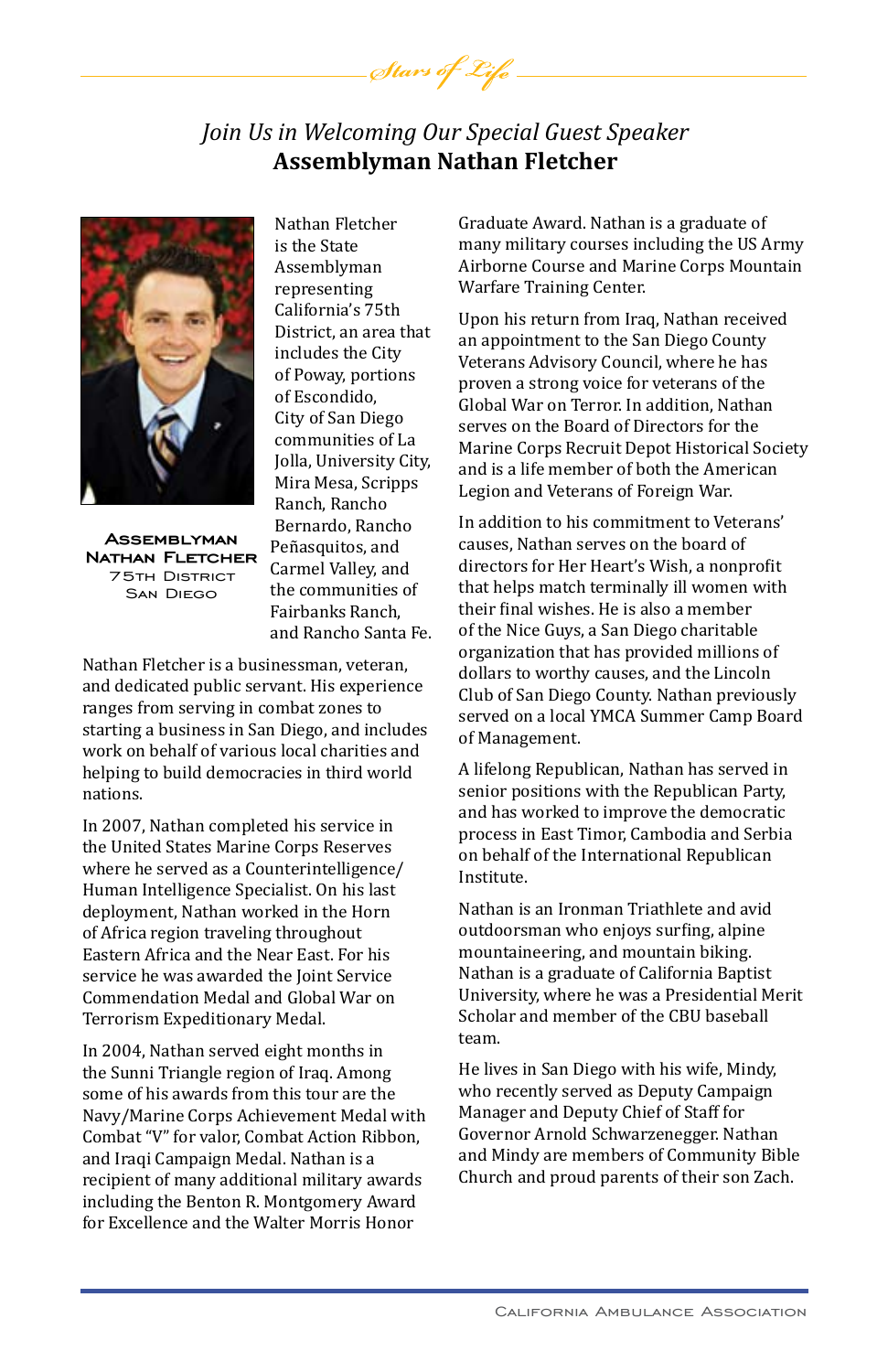

# *Stars of Life Awards Banquet March 18, 2009*

*Welcome* Dana Solomon, Chairman

*Guest Speaker* Assemblyman Nathan Fletcher (R) San Diego

*Dinner*

*Presentation of Legislative Certificates* Dana Solomon, Chairman

*Closing Remarks* Dana Solomon, Chairman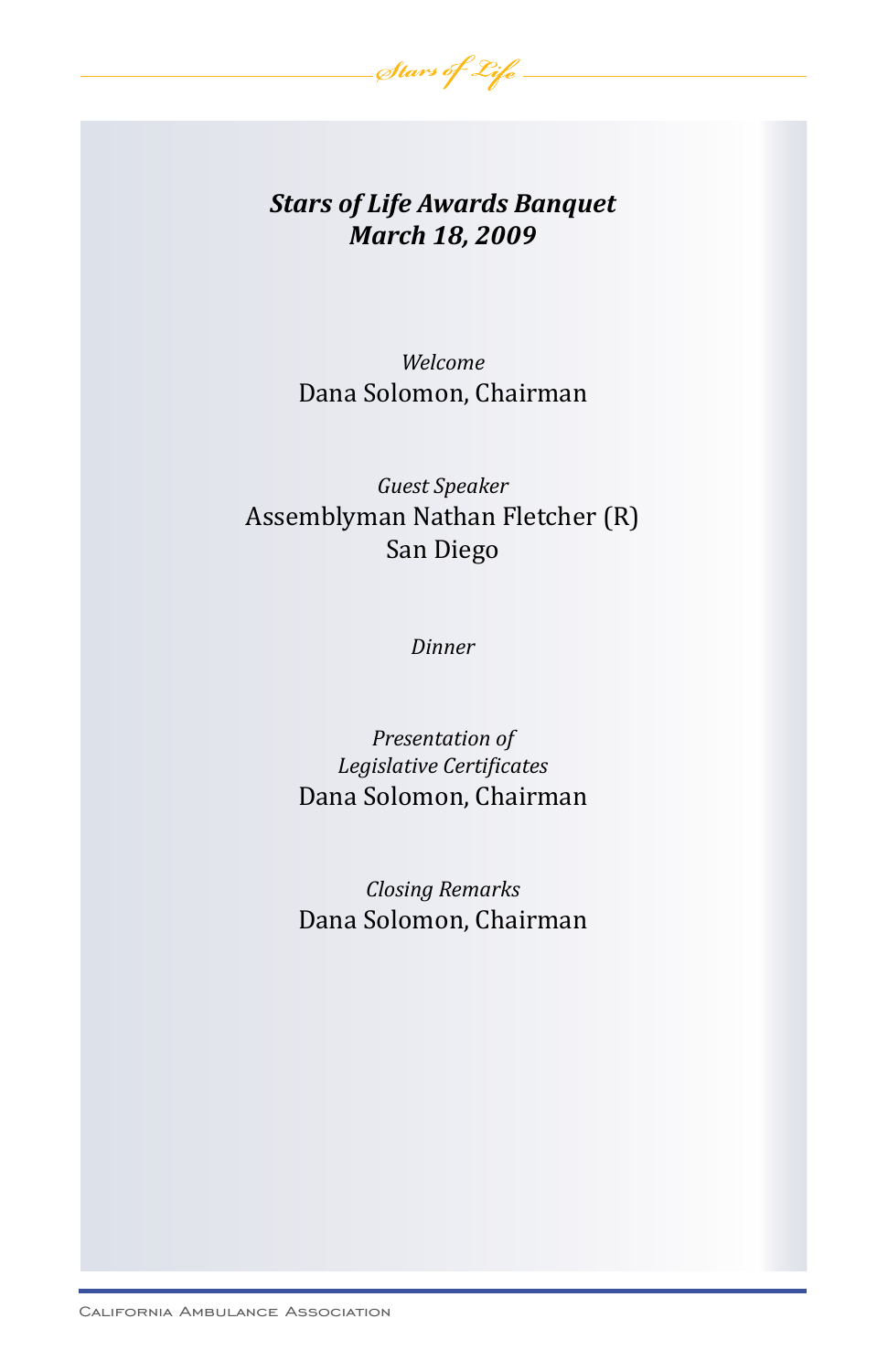

Stars of Life



Congratulations to this year's honorees of the California Ambulance Association's *Stars of Life* celebration.

Your achievement makes you ambassadors for the entire EMS profession.

Bayshore Ambulance is a proud member of the CAA and is pleased to underwrite the program for tonight's Awards Dinner.

 $\mathcal{B}$ ayshore  $\mathcal{L}$ =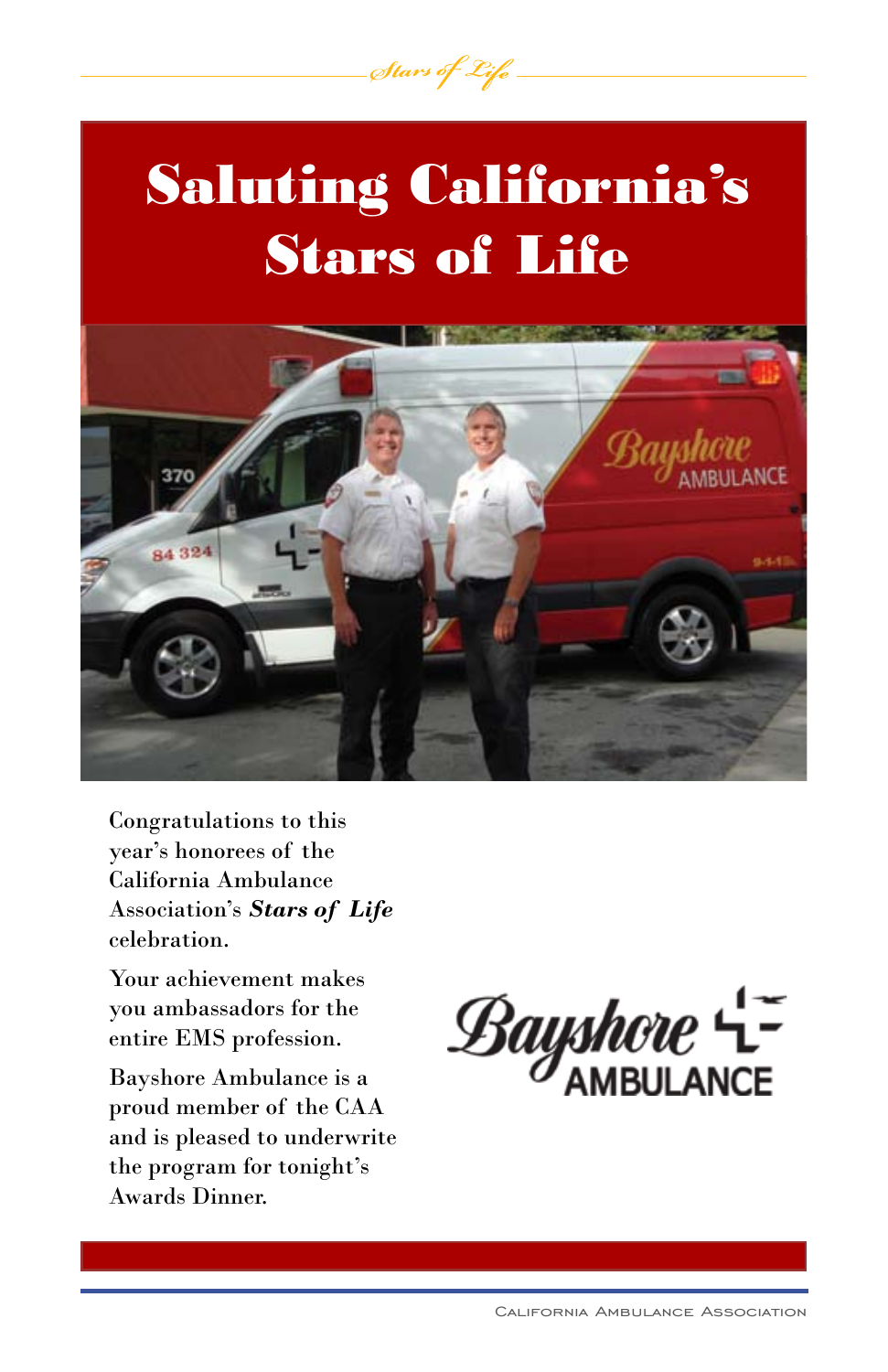

**Karlene Allen** Bayshore Ambulance **FOSTER CITY** 

**Karlene Allen, Emergency Medical<br>The Allen Bayshore Ambulance,<br>Is being nominated for Stars of Life for he** is being nominated for Stars of Life for her outstanding performance and commitment/ loyalty to Bayshore Ambulance and providing great customer service, which earned her the award of 2008 Employee of the Year.

Karlene Allen started her career as an EMT with Bayshore Ambulance in September 2007. Six months from her hire date, when the opportunity arose, she became a Field

Training Officer. Since then she has excelled as an FTO.

Karlene is extremely attentive to detail and executes all of her duties without negligence. Consequently her peers admire her patient care and ability to inspire and motivate novice employees.

Karlene is committed to leading a healthy lifestyle. She keeps active by engaging in activities such as running, hiking, and bike riding. She is also a marathoner.

Karlene was awarded the employee of the year in 2008 for her tremendous efforts as an EMT and FTO at Bayshore Ambulance. In general she is meticulous and thorough in her duties. This makes her a "model employee" among a highly qualified staff. Her coworkers and patients appreciate Karlene's affable nature and charismatic personality. She is an asset to our company because she provides professional, considerate, and caring patient care.

Piner's Napa Ambulance is proud to honor Max Baldridge as our 2009 Star of Life.

Recently, Max and his partner responded to a serious two car vehicle accident in a rural section of the county. Upon their arrival they were confronted with a very chaotic scene. The cars were extensively damaged and were on fire. There were multiple patients. The vehicle occupants that Max cared for, a husband and wife, had serious life threatening injuries and needed rapid intervention.

The most serious injured patient was a 50 year old male. He was suffering from multiple injuries to his chest. One of his lungs had been punctured and besides not working, the deflated lung was slowly causing his other remaining lung to cease to work. Max performed an advanced scope of practice skill called a "Needle Decompression" to relieve the pressure within the chest cavity to keep an exchange of air going and to allow his patient to breathe. Without such care this patient would only have minutes to live.

The patient was transported emergency



**MAX BALDRIDGE**<br>PINER'S NAPA AMBULANCE **NAPA** 

status to Queen of the Valley Hospital in Napa for treatment. After a lengthy recovery in the hospital's ICU he was released and is expected to make a full recovery.

A family man and a prominent local business man, the patient was very thankful to survive and publicly thanked all his caregivers.

On his days off, Max enjoys music and art.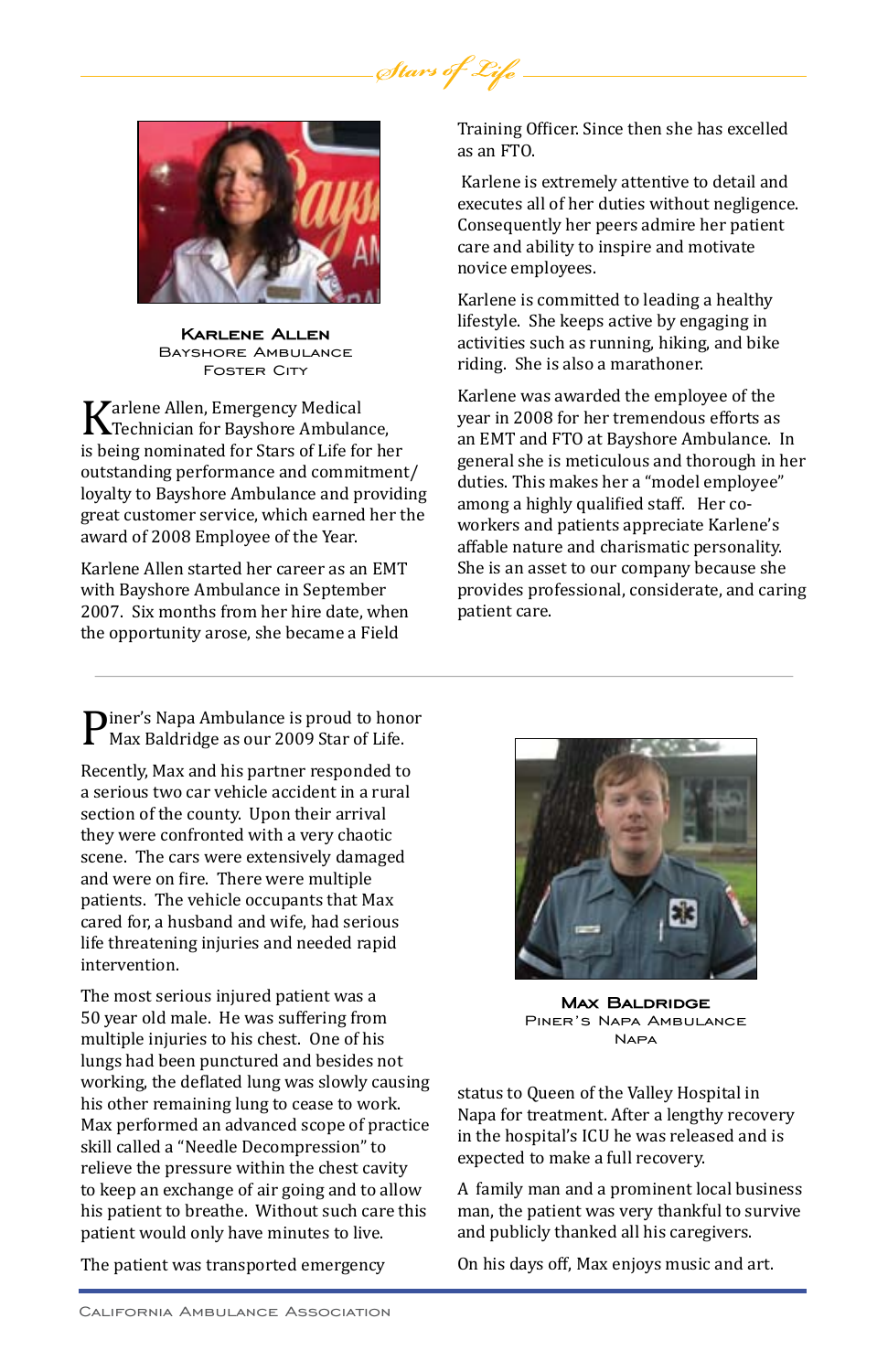

**Heather Bonetti** Manteca District Ambulance Service MANTECA

**Heather is one the few remaining EMT's**<br>This can be quite a challenge as others com-This can be quite a challenge as others come through the company and decide to become Paramedics. The EMT job remains a prideful thing thanks to Heather.

Heather is a hard-working employee who never shies away from her duties or responsibilities. She has been involved in our Company since a very young age.

One of Heather's strongest traits is her courage and perseverance. Regardless of the challenges she gets the job done!

Heather's interest when off duty is her family. She is married to a law enforcement officer Jason. They met through this crazy EMS, public safety world we all work in. They have 1 child, a son named Jackson. They enjoy their family time, the outdoors, dogs, birds, horses, and other critters they come across.

Heather is very deserving of this recognition. The ambulance industry is part of her family make-up. She continues in this industry and keeps a very professional demeanor. She is a third generation ambulance person! Her grandfather operated a private ambulance service in Modesto in the 1960's and early 70's. Her father followed and started the 1st Paramedic Ambulance in Tuolumne County in 1975. He is the current President of CAA, Dana Solomon! Heather continues the family tradition and maybe someday her children may follow in the long history of helping others and the satisfaction that brings.

On 06/11/08, then Paramedic Jim Clark and his partner, EMT Tina Fantozzi, were dispatched to evacuate an injured Fire Fighter during the Humboldt Fire in Butte County. When the engine company was unable to evacuate the injured Fire Fighter to a staging area due to fire activity, Paramedic Clark and EMT Fantozzi drove down a dozer line, with fire on each side, to complete the evacuation. Although the Fire Fighter's injuries were not life threatening, Paramedic Clark and EMT Fantozzi voluntarily entered an extremely dangerous scene in order to prevent unnecessary pain and delay in treatment of a fellow public safety member.



**Jim Clark** First Responder EMS, Inc. Chico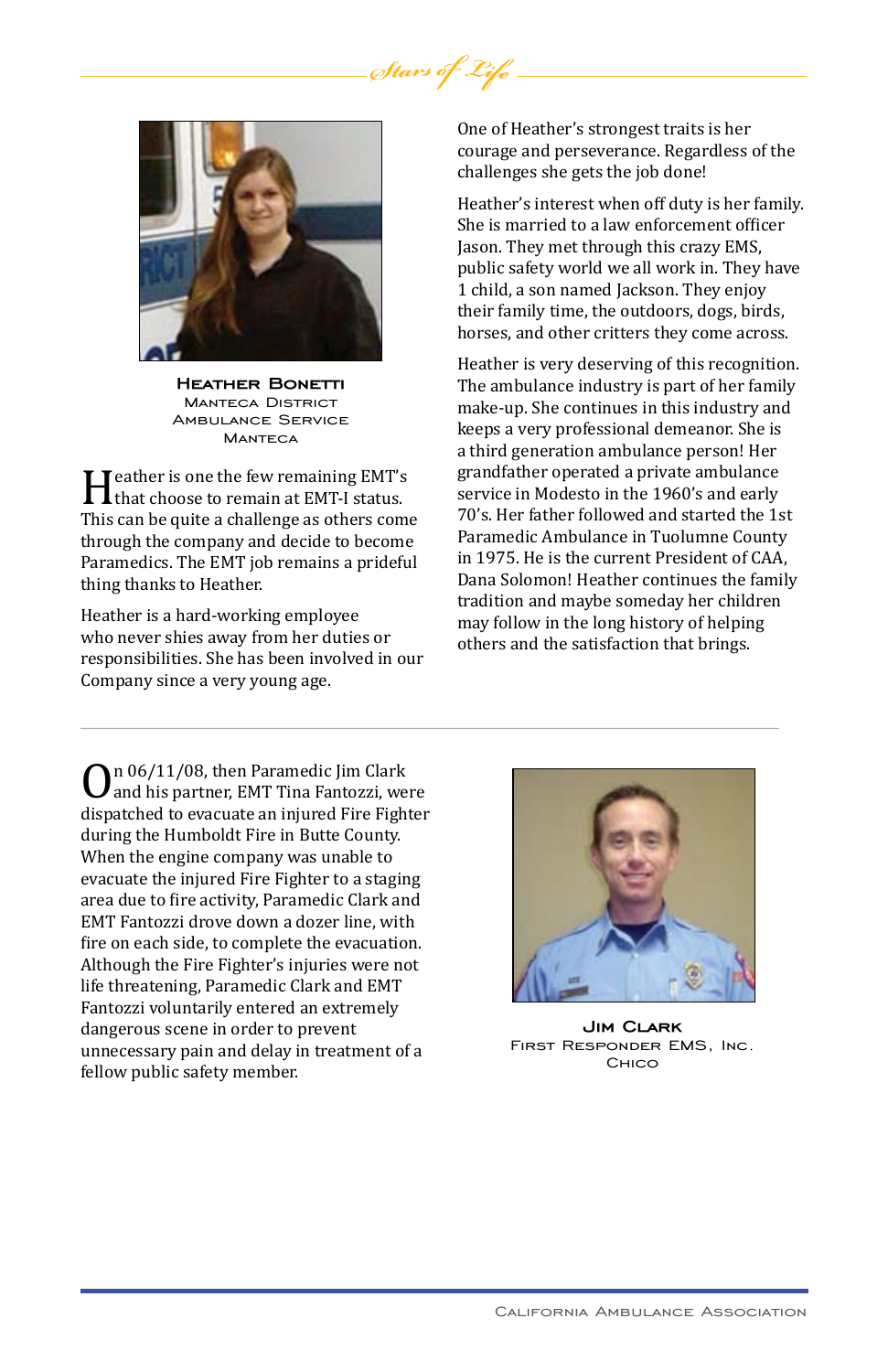

**Jason Comer** Medic Ambulance Vallejo

ason has grown up with a parent in the<br>fire service and was exposed to emergency<br>services at a young age. After going to EMT ason has grown up with a parent in the services at a young age. After going to EMT school Jason attended Solano Colleges Fire Academy and joined Oakland Fire Departments ride along program. Jason Started working for Medic Ambulance in 2002 and became a Paramedic in 2003.

Jason has done great things in Solano County as a Paramedic. He has had multiple field saves, and been part of some of the biggest medical events in Solano County's History. In, 2007 he was promoted to a field paramedic supervisor and says it "has been the most rewarding time of my life and I take great pride in not only being able to help individual people, but being able to manage an EMS system as a whole." Jason is being commended for his excellence in service during a recent Fire at an Elderly-Assisted Living Facility in Vallejo, California that displaced over 100 residents and sent 36 people to the hospital. Jason was one of the first employees to come in during the recall, and helped the on duty supervisor with transporting destinations and unit deployment. Jason was an asset to the MCI and to Medic Ambulance.

Pedro H. Contreras Torres, Emergency<br>Medical Technician (EMT) Supervisor<br>for Bayshore Ambulance, is being nominat for Bayshore Ambulance, is being nominated for Stars of Life for his commitment and dedication to outstanding patient care and exemplary leadership skills at Bayshore Ambulance.

Pedro began his tenure with Bayshore Ambulance in September of 2004 and became a Field Training Officer in January of 2005. As of May 2008, he was promoted to EMT Supervisor. In this capacity Pedro has excelled in maintaining a cohesive staff and participated in EMT training.

Pedro has distinguished himself by being personable and attentive to the needs of our staff. He believes in promoting a family atmosphere in which our employees may operate as autonomous and independent EMTs.

While there are various achievements that clearly exhibit Pedro's exemplary commitment to the ambulance industry and Bayshore Ambulance, his most distinguished accomplishment is his case-based philosophy



**Pedro Contreras** Bayshore Ambulance Foster City

to training EMTs. This approach to adult learning/training is based on retrieving, reusing, revising, and retaining knowledge that EMTs will apply while working on an ambulance. Pedro believes in constant skill and knowledge evaluation through nontraditional measures such as the ability to synthesize and apply theoretical concepts while working on an ambulance. Most importantly is the energy and enthusiasm that Pedro provides while teaching.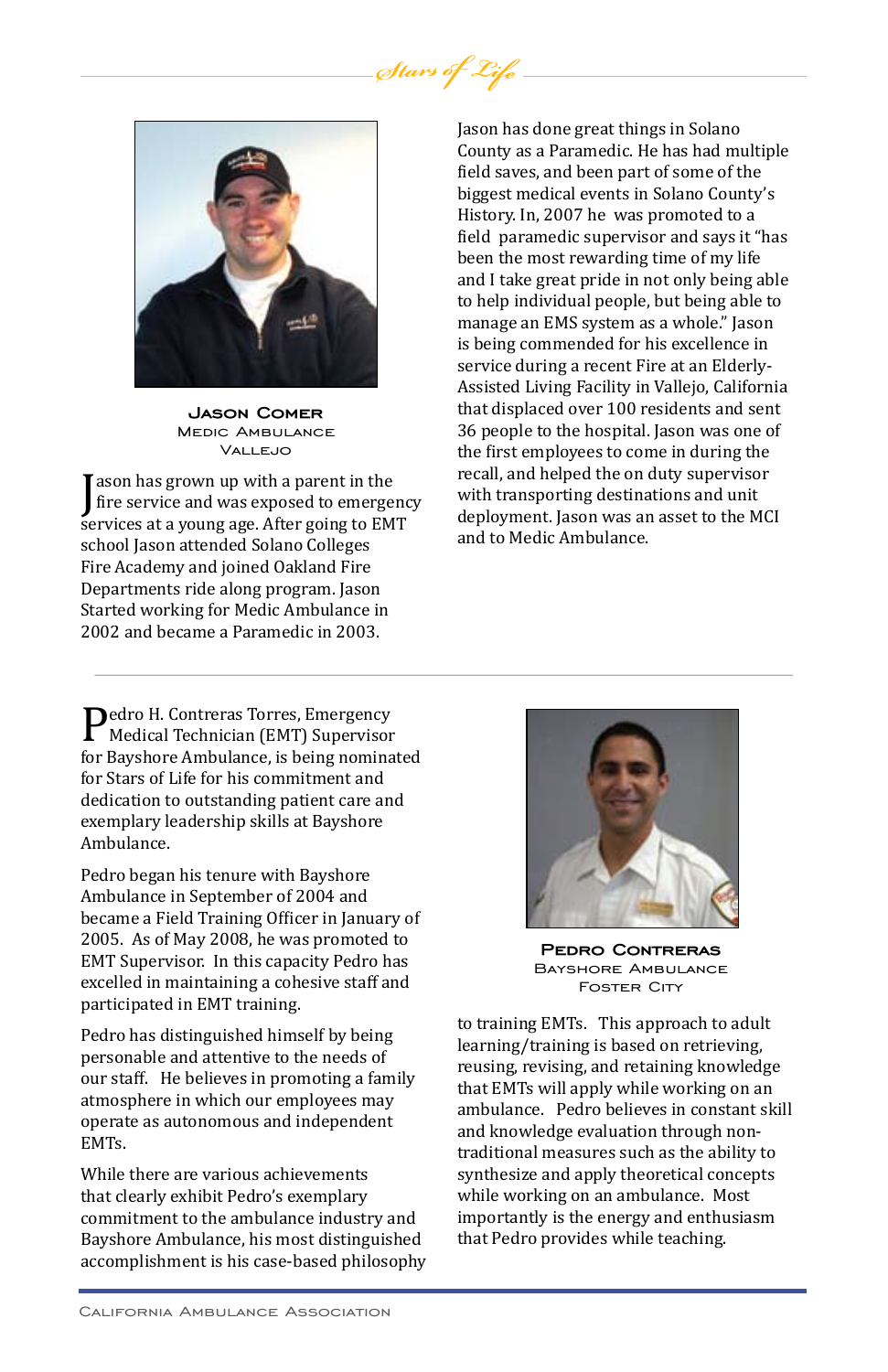

Stars of Ly

**Anson Daine** veriHealth, Inc. Petaluma

 $A$ nson is being recognized for his<br>training ability. Anson was selected by his training ability. Anson was selected by his peers to receive the prestigious veriHealth Leadership Award.

Anson began his career on a BLS ambulance and swiftly advanced as a FTO. Most recently, Anson plays a dual role on the Critical Care Ambulance and as a Field Training Officer. Anson is actively involved in the interview selection.

Anson's most outstanding characteristic is his passion to teach and train. Anson has

a natural trait to teach quality patient care while helping patients.

Anson is a Cal Poly Mustang alumni and an active Eagle Scout enjoying backpacking, hiking, and sailing. Furthermore, Anson is happily married to his wife Jennifer and takes pleasure watching movies and musicals together.

Anson leads by example and his peers are privileged to work with professionals of his caliber. One particular event was responding as a team member to a CCT call. Upon arrival the team found a very critical patient that was in need of immediate transport to a facility with the means to care for her unstable condition. As recognized by his peer, Anson did an exceptional job in performing his duties and assisting in the overall care and transport of this very ill patient. It is employees like Anson that demonstrate this level of care and commitment that have made veriHealth the company that it is today.



**BEN DAVIS**<br>MEDIC AMBULANCE Vallejo

Ben has been in public safety since 1992.<br>Ben first started out as a non-sworn<br>officer of the San Jose State University Police officer of the San Jose State University Police Dept while receiving his Bachelors Degree. Ben then became a Deputy Sheriff of the County of Marin in 1997. During his four years on the force, Ben became very intrigued with the EMS first responders. In 2001, Ben left the force for a career in EMS. He first worked for Medic Ambulance as an EMT, and

after he received the experience needed he went on to Paramedic School. In 2006, Ben became a Certified Paramedic in Solano and Sacramento Counties for Medic Ambulance Service. Ben has taken off since then; he is a Field Training Officer, an accredited county preceptor, and has been very active with Medic's CQI Program. Ben helped develop a policy to increase the EMT's interaction and assessment with minor patients. The policy was named BEN'S LAW, in honor of Ben's hard work and dedication to his fellow employees and his company. Ben also has received many letters of thanks and appreciation from patients, and Hospital staff. In just three years Ben has become a highly respected team member of the Solano County EMS team. Ben is married to his wife Catherine, a UC Davis OR Charge Nurse, they reside in Davis, California with their two children James (5) and Rachel (3).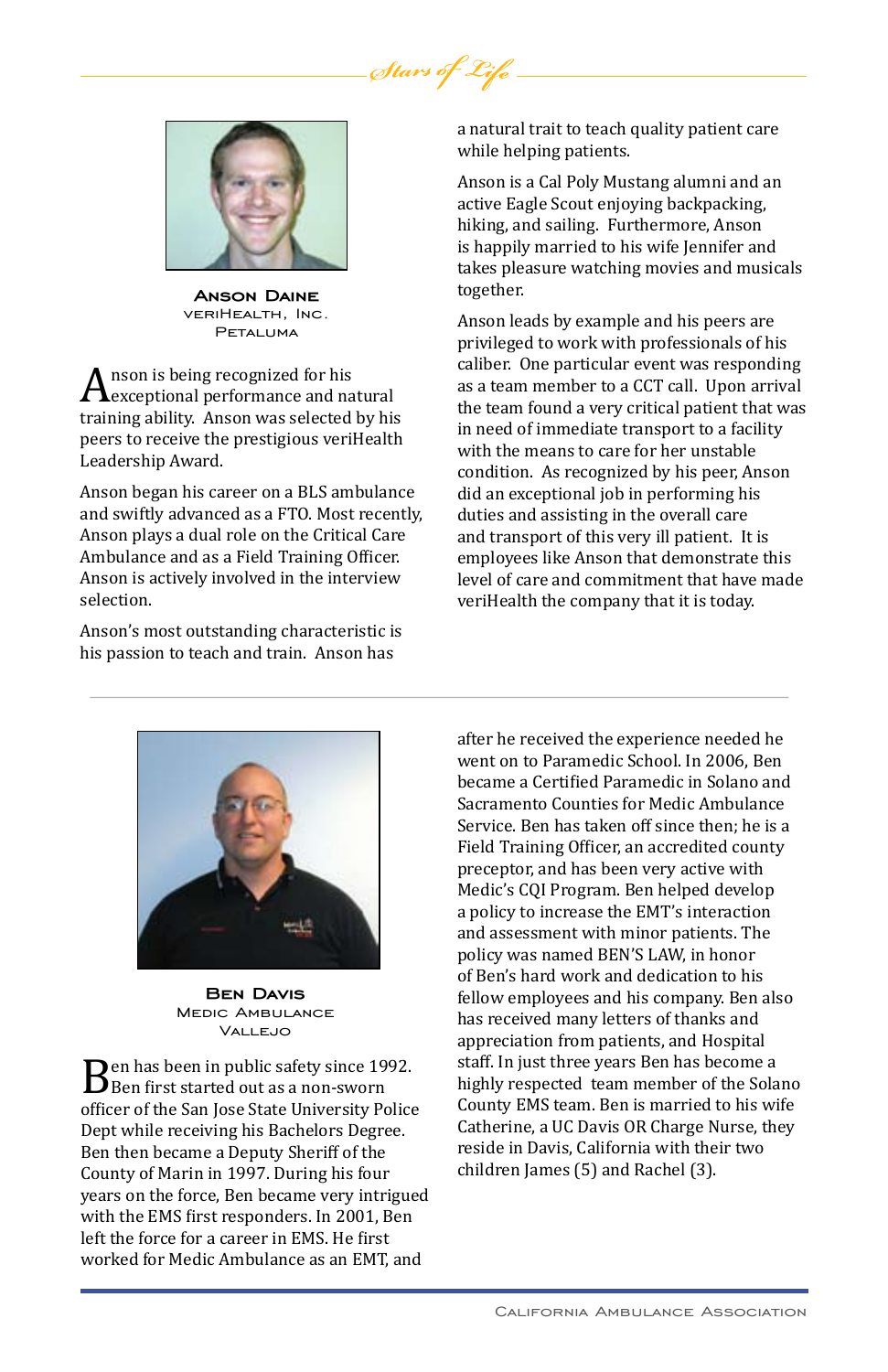

**Joseph Drago** Riggs Ambulance Service **MERCED** 

Riggs Ambulance has selected Joseph<br>Rorago to be an honored as a Stars of Life<br>recipient, because of his dedication to our recipient, because of his dedication to our community, Company and the patients he serves.

Joseph joined RAS in March 2006 as an EMT, and then became a Paramedic. He is always willing to put his patients, fellow employees and company first while he is on duty.

Joe goes to the gym on a regular basis, works

**B** randon displayed courage and performed<br>with a level head during an emergency<br>call. call.

Brandon Edwards works full time as an EMT for our company and has two years of experience.

On July 29th 2008, while returning to the station after a cancelled call, a city bus driver flagged Brandon and his partner down. The driver stated that a male passenger was having a seizure. They boarded the bus to assess the passenger; he was in cardiac arrest. Brandon returned to his ambulance to grab an AED and gear. They requested an ALS unit and began CPR. The AED was applied and when it was determined that a shock was necessary, the crew shocked the patient. They resumed CPR until an ALS crew arrived on scene to take over care of the patient.

Brandon definitely boosts morale, and keeps his peers in high spirits. He manages to keep everyone laughing in spite of the often stressful line of work.

full-time and is finishing his Fire Science degree.

Joe has shown that his dedication tho this field is one not to be taken lightly. He has an outstanding work ethic, communicative with patients and their families, a team player with his co-workers and approachable by management. The continuing compassion and emotional support he displays for his patients is admirable.

He provides exceptional professionalism in all situation, a trait desired by all EMS professionals. He is driven for a successful career in the pre-hospital field which will continue as he become a fire-fighter paramedic and a flight medic.



**Brandon Edwards** ProTransport-1 COTATI

In his off time he serves as a volunteer firefighter, enjoys winter sports and plays on a local rugby team.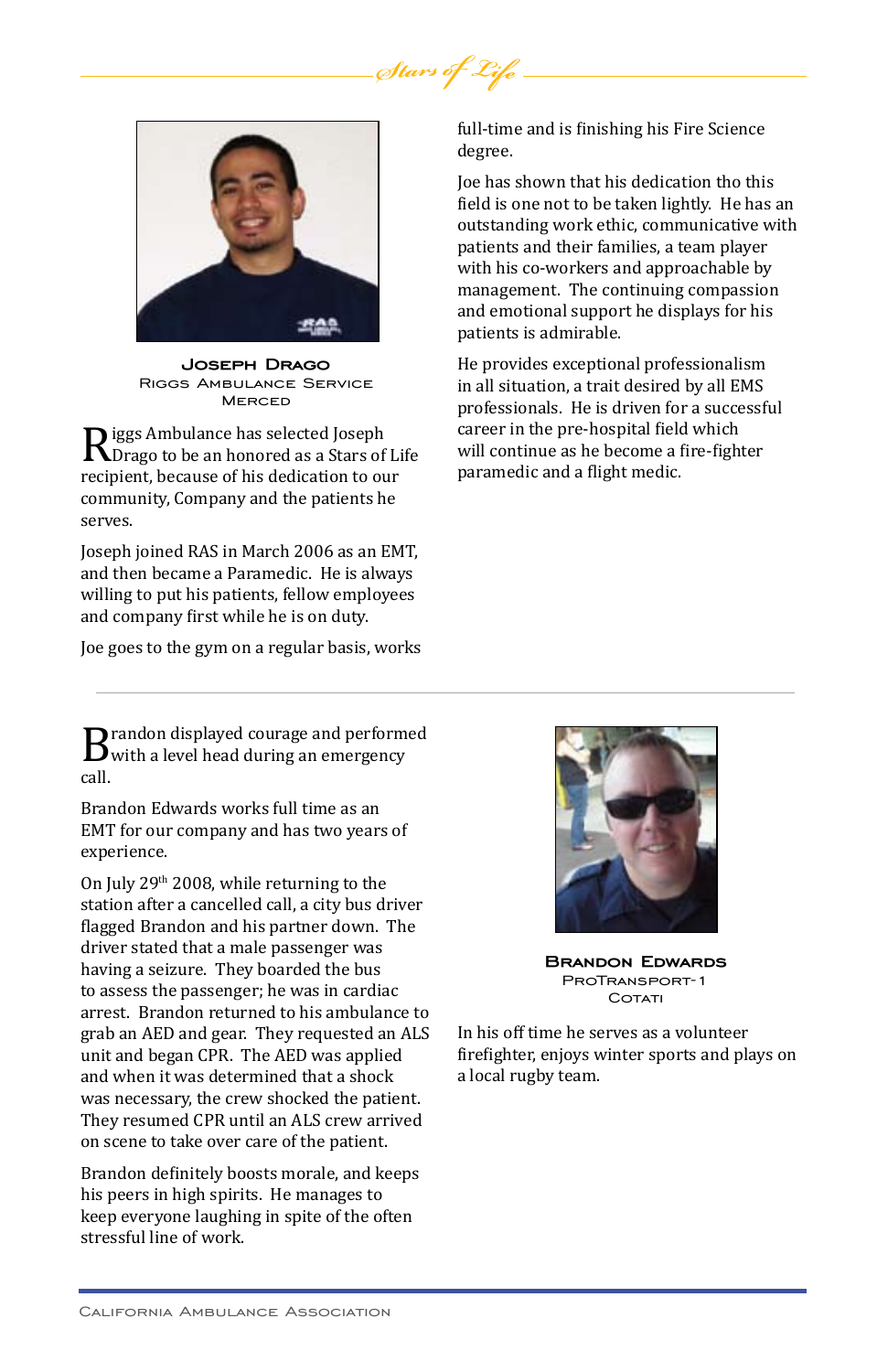

**Tina Fantozzi** First Responder EMS, Inc. **CHICO** 

On 06/11/08, then Paramedic Jim Clark dispatched to evacuate an injured Fire Fighter and his partner, EMT Tina Fantozzi, were during the Humboldt Fire in Butte County. When the engine company was unable to evacuate the injured Fire Fighter to a staging area due to fire activity, Paramedic Clark and EMT Fantozzi drove down a dozer line, with fire on each side, to complete the evacuation. Although the Fire Fighter's injuries were not life threatening, Paramedic Clark and EMT Fantozzi voluntarily entered an extremely dangerous scene in order to prevent unnecessary pain and delay in treatment of a fellow public safety member.

Darrell Frost started his career in EMS in 1979 as an EMT. He worked for "Siskiyou Ambulance," now known as "Northern Siskiyou Ambulance. He also volunteered for Montague Volunteer Fire Department. He received additional training and became an EMT II and then later, a Mobile Intensive Care Paramedic (MICP).

In 1985 he purchased Northern Siskiyou Ambulance and has continued ownership since then. He continues to work at least two shifts per week when he's not on duty as a Deputy with the Siskiyou County Sheriff's Dept. He is a member of the county Special Response Team, (SRT SWAT) as a tactical medic. He teaches first aid/CPR, wilderness medicine, First Responder classes and EMT/EMT II classes. He also continues to volunteer with South Yreka Fire Department.

On September 30, 2008 Northern Siskiyou Ambulance was dispatched and responded to an "unresponsive male" at an address just north of Yreka, CA on Hwy 263. NSAS unit, Medic 68, responded with EMT II, Doreen Mitchell, and EMT, Mike Raffaini.

As they responded to the call they were advised by dispatch that CPR was in progress by family. As they arrived at scene they found an unconscious, unresponsive man on the roof of a garage. Dispatch forgot to tell them about that!!! Without skipping a beat, they climbed the roof and assessed the patient.



**Darrell Frost** Northern Siskiyou AMBULANCE Yreka

Shortly after their arrival, MICP Darrell Frost also arrived at scene and climbed onto the roof.

The patient had a "shockable rhythm." The crew administered the first "shock," continued CPR, intubated the patient, started an IV and checked for a rhythm again. The patient had a bradycardic rate and a pulse was found. MICP Frost administered 1mg of Atropine and the crew continued packaging the patient in order to move him from the roof down to the ambulance. He was placed in a stokes litter and was extricated from the roof using ropes and the ladder. After being placed on the gurney the patient's heart rhythm went back to V-Fib and was shocked immediately, at which point it went to a bradycardic rhythm again. The patient received additional Atropine and then Lidocaine while enroute to the hospital.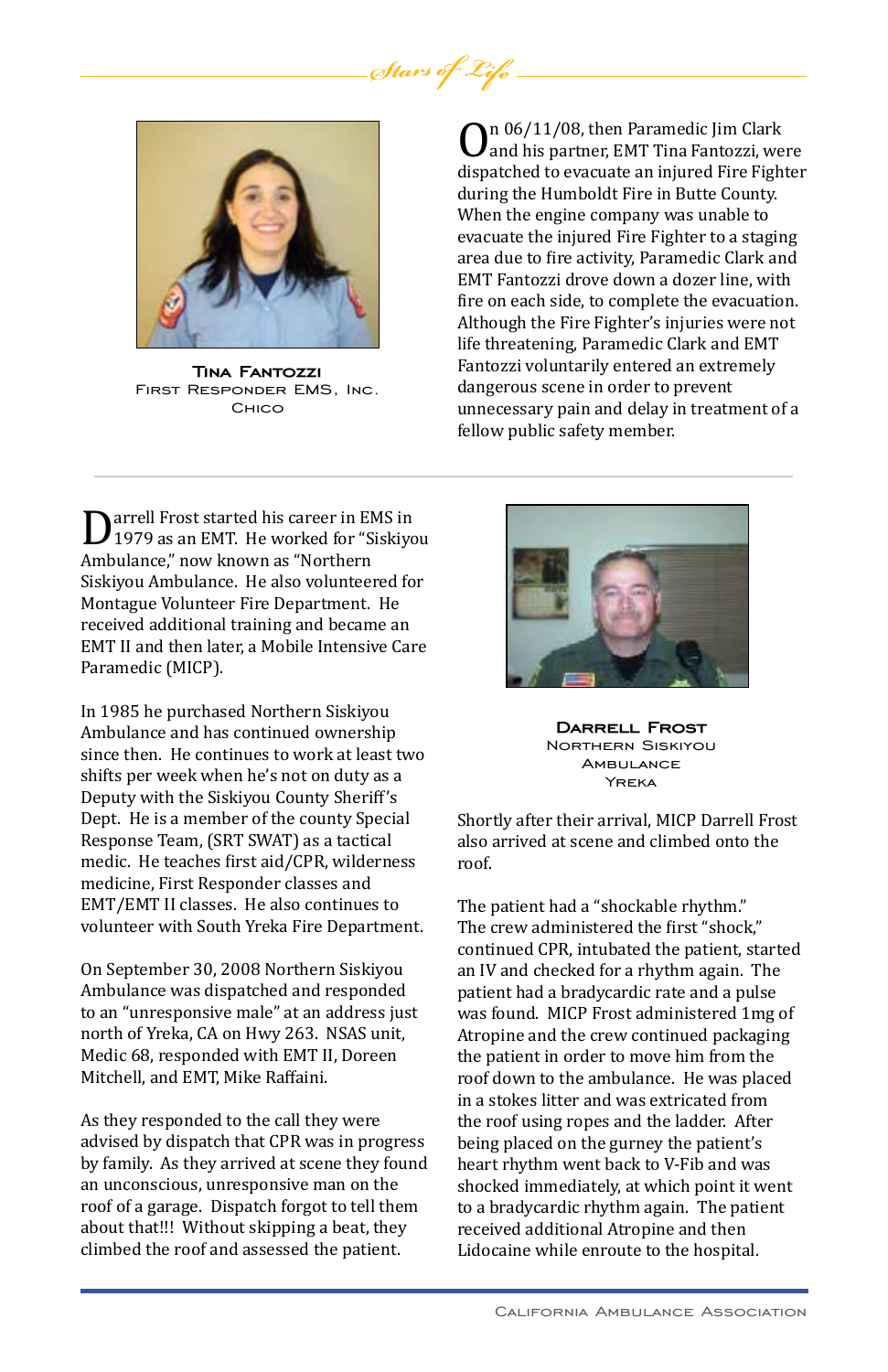

**Jeremy Glass** First Responder EMS, Inc. Chico

On 12/23/08 , Oroville Police Department<br>brought an emotionally disturbed female<br>into Oroville Hospital for a psychiatric into Oroville Hospital for a psychiatric evaluation. After several minutes in a room, the female patient emerged armed with a knife, threatening to commit suicide or kill staff members. Several of the nurses attempted to calm the patient without success. Paramedic Glass heard the commotion and ran to the scene. Without regard for his own safety, Paramedic Glass





**Owen Goodrum** Medic Ambulance VALLEJO

Owen started out in EMS at the age of 13 by joining the Vallejo Fire Department Explorer program. As an explorer, Owen was able to learn the skills and knowledge needed in EMS at an early age. Owen is being commended for his excellence in service during a recent Fire at an Elderly-Assisted

Living Facility in Vallejo, California that displaced over 100 residents and sent 36 people to the hospital. Owen was one of the first arriving units, and his rapid extrication and quick treatment saved further lives and prevented further people from injury. Owen just finished his Paramedic school and will soon be using his great skills and knowledge as a Paramedic.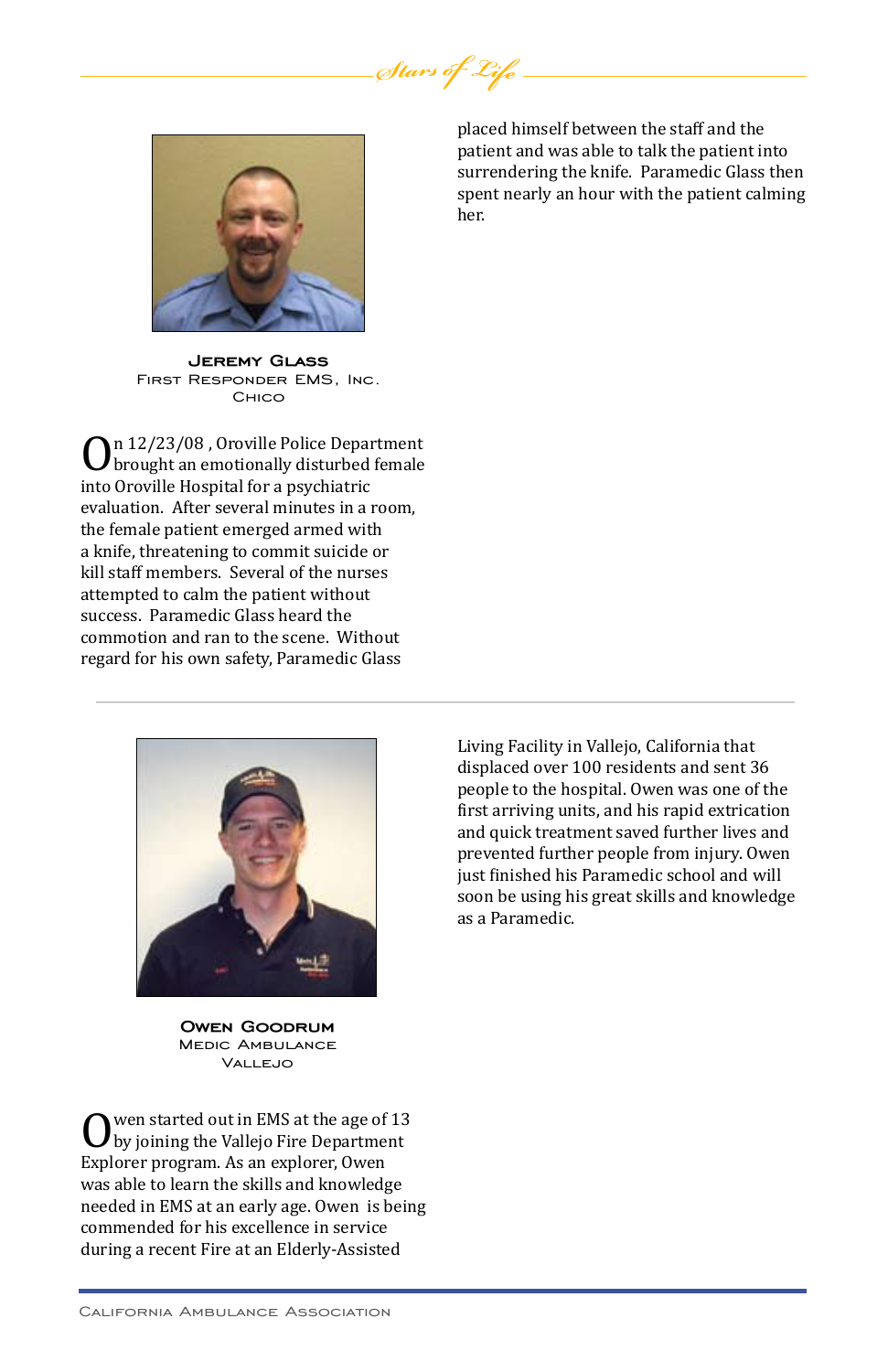

**ERIK HAHN**<br>Medic Ambulance Vallejo

**E** rik came to Medic Ambulance in 2006<br>Lafter working for years in the retail<br>industry. Erik became one of the first industry. Erik became one of the first dispatchers at Medic to become a certified Emergency Medical Dispatcher. Erik was the lead dispatcher during the Elderly-Assisted living Facility Fire in Vallejo, California that

 $A$ aron Hamilton began working for Care<br>A Ambulance in 2000 as an EMT, and later<br>as a part-time dispatcher. While working as as a part-time dispatcher. While working as an EMT and Dispatcher, Aaron was attending UC Irvine working on a BS in Computer Engineering.

During this time, Aaron began working on simple IT projects at Care, like customizing crystal reports for the Billing Department. Upon graduation Aaron was offered the position of Systems Engineer where he currently works full-time developing more efficient dispatch systems (911 interfaces, vehicle tracking, etc).

Aaron is being awarded the 2009 Star of Life for his outstanding contributions to Care Ambulance Service. His ability to quickly provide software and programming solutions for every department has led to numerous enhancements and efficiencies in dispatching, scheduling, and billing practices. His can-do attitude along with his expert knowledge has earned him the nickname of "boy genius" amongst his peers.

displaced over 100 residents and sent 36 people to the hospital. Erik managed the event, did emergency call back for personnel and management, and helped with the addition of 10 ambulances to our fleet. Medic did not have a response failure to any calls outside of the MCI, and this was due to Erik's gifted abilities. Erik hopes to have many years to come continuing to serve his local community.



**Aaron Hamilton** CARE Ambulance **ORANGE** 

On his off time Aaron enjoys snowboarding and flying helicopters. His future goals include getting a Master's in Software or Electrical engineering.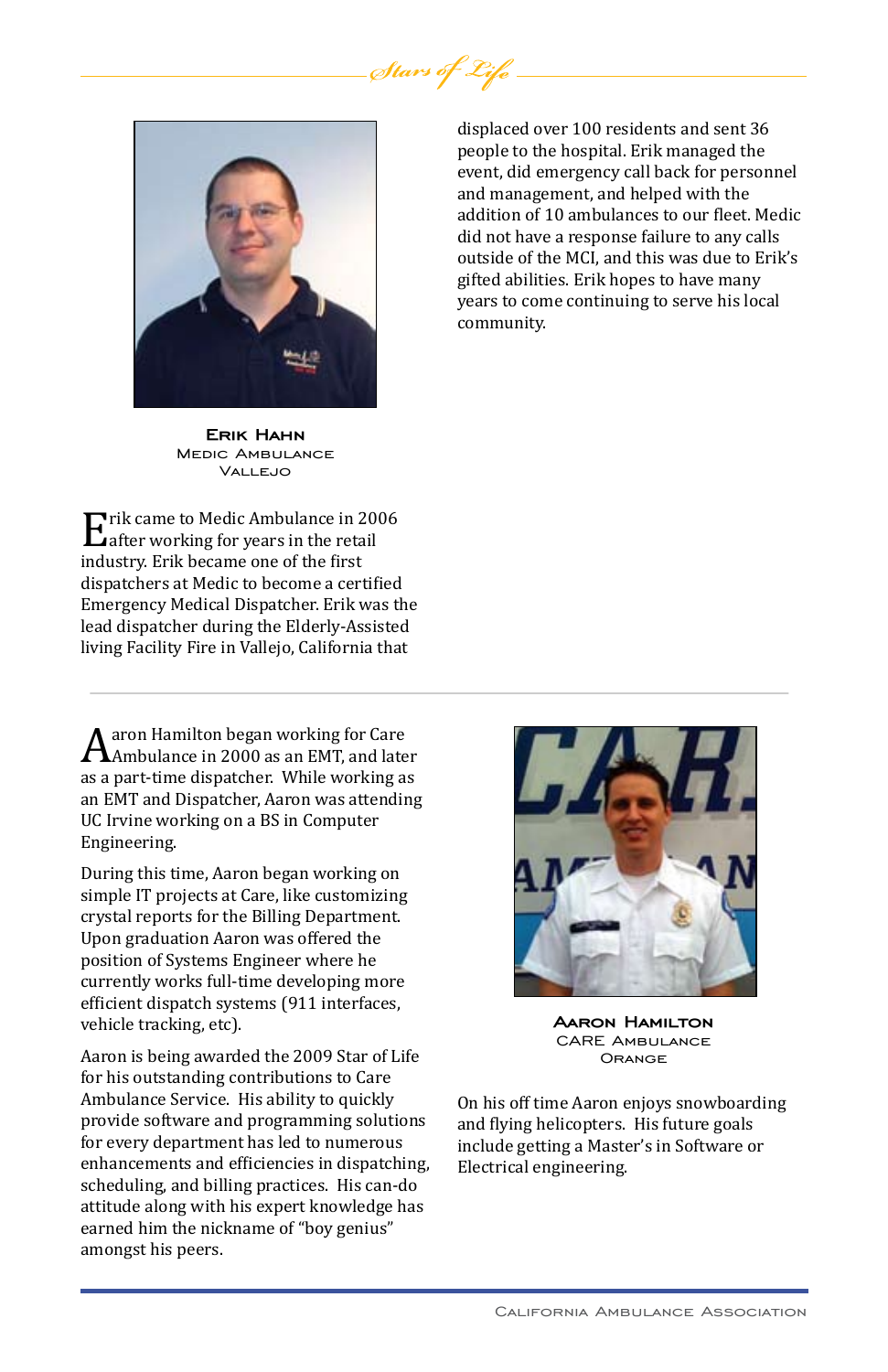

**Jarrod Hollinger** Bayshore Ambulance **FOSTER CITY** 

Jarrod is being honored for his work as an EMT supervisor and his shared vision of restructuring and developing a TEAM atmosphere at Bayshore Ambulance. Jarrod has served as an EMT for the past 5 years and most recently as EMT Supervisor. Jarrod's dedication to the company and patients make him a valuable asset to Bayshore and the community. Jarrod is a loving husband and father of two girls. He continues to advance his education in the medical field with the goal of providing services to the younger generation.

David was born and raised in Santa Rosa,<br>California. David has always been<br>interested in EMS; his sister is a Paramedic in California. David has always been Santa Rosa, California, and has helped David get through the early years in his EMS career.

David came to Medic Ambulance as a new Paramedic, and in just a little over a year's time, David has shown a passion and commitment to EMS that few others in the industry show. David is being commended for his excellence in service during a recent Fire at an Elderly-Assisted Living Facility in Vallejo, California that displaced over 100 residents and sent 36 people to the hospital. David was one of the first arriving units, and his rapid extrication and quick treatment saved further lives and prevented further people from injury.

Jarrod has been with our company for 5 years, he has shown great dedication in the field and as newly appointed supervisor. His efforts, along with the other EMT supervisor, in assisting the goal of restructuring Bayshore Ambulance have been of great value to the company and patients. It is with these qualities that Jarrod is being nominated with the Star of Life, in order to show our appreciation for a job well done.



**David Hoytt**<br>Medic Ambulance  $V$ ALLEJO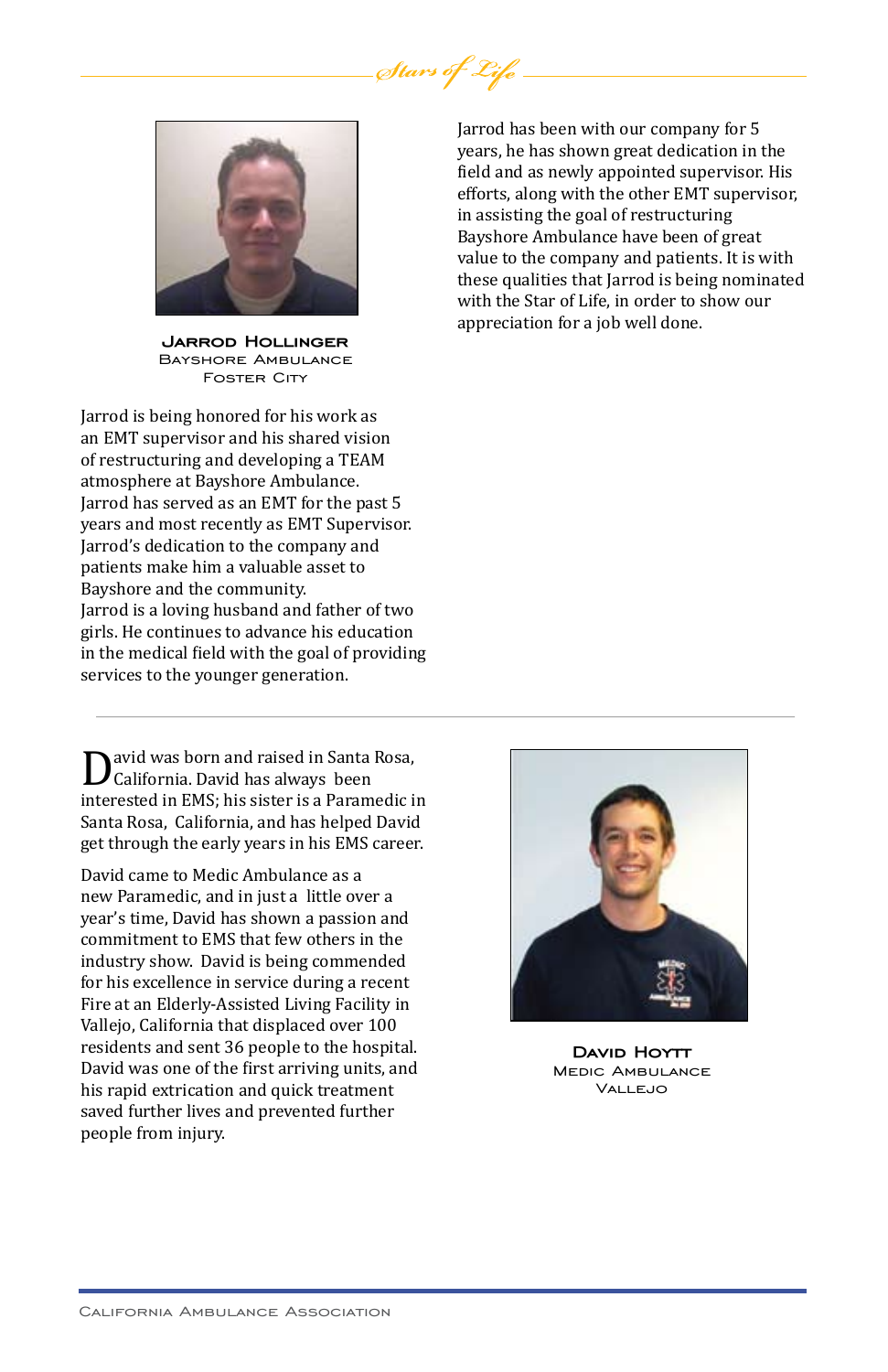

**Alexa Kronschnabel** Medic Ambulance **VALLEJO** 

A lexa came to Medic with not a lot of EMS<br>all-around dispatcher. Alexa is now EMD-<br>all-around dispatcher. Alexa is now EMDexperience, but has blossomed into an Advanced certified, and been with Medic now for over a year. Alexa was only two months off training when she was part of the biggest MCI in Solano County's history. Alexa was the dispatcher during the Elderly-Assisted living Facility Fire in Vallejo, California that

Fremy Lambright has been an EMT With<br>Schaefer Ambulance Service since Octob<br>2000. He was promoted to Field-Training eremy Lambright has been an EMT with Schaefer Ambulance Service since October Officer in April 2006. His conduct exemplifies the qualities that we strive for at Schaefer Ambulance Service.

Lambright is one of our most reliable people. He is always on time for his shifts and rarely misses work. He has trained many of our field employees and is very thorough and professional with his training methods.

Jeremy is very calm under pressure, thorough and very knowledgeable about his job.

Jeremy enjoys spending quality time with his wife, son and daughter. They enjoy going to the park and playing together on his days off.

A few years ago Jeremy remembered going on a call where a young woman was sexually assaulted and stabbed in the neck by her attacker. He and his partner transported the woman successfully to the hospital. Later on they were subpoenaed to court to identify the woman's attacker. She was there in court and

displaced over 100 residents and sent 36 people to the hospital. Alexa assisted Erik in managing the event, helped with emergency call back for personnel and management, and helped with the addition of 10 ambulances to our fleet. Medic did not have a response failure to any calls outside of the MCI.



**Jeremy Lambright** Schaefer Ambulance Service, Inc. Los Angeles

thanked them for saving her life. Her attacker was prosecuted for the crime.

Jeremy has delivered three babies in his career here at Schaefer Ambulance.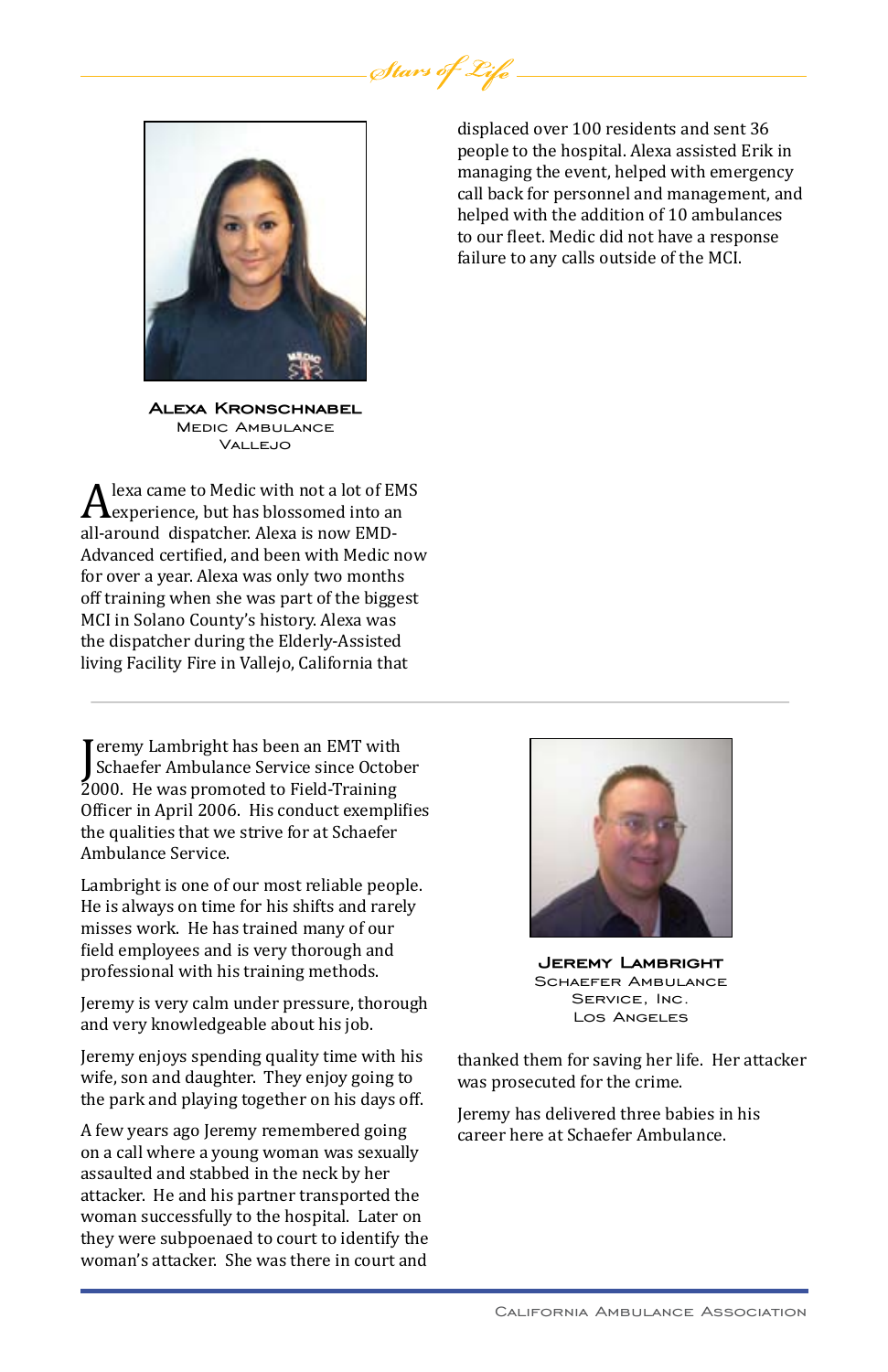

**Haseib Lemar** Royal Ambulance SAN LEANDRO

Hasieb Lemar is being honored as a Star of<br>Life because of his outstanding service<br>to the community, his co-worker and Royal to the community, his co-worker and Royal Ambulance.

Initially aiming for a career in Criminal Justice, like many, Hasieb began that journey in EMS where he developed a passion for the work, and leadership skills among his peers and in the community.

**P**aul Lopez has been dispatching at Care Ambulance for 3 years. He started his career back in 1991 as an EMT for Adams Ambulance. In 2000, he became a dispatcher for AMR. He came to Care Ambulance in 2006 during the transition when Care Ambulance was awarded their LA County EOA.

Paul is receiving the Star of Life for his unheralded ability to deliver outstanding service to the LA County EOA. His personal knowledge of the area, along with his ability to assign proper resources and assist in guiding units to the scene, made the transition into the LA Area extremely smooth. He has set the standard and maintains this same level of efficiency, each and every shift he works. His quiet demeanor and calm personal presence during stressful times are in keeping with the highest standards of professionalism here at Care Ambulance.

Paul earned his Associates Degree at Cerritos

Hasieb is personally interested in delivering exceptional customer service to the community and his co-workers. They describe him as being not only a leader but a friend.

Alaina Trocano, his co-worker explains, "We were dispatched to what would normally be a routine 5150 transport, but instead it was a call that showed me how lucky I am to work with Lemar. The patient was extremely combative and was reported to be making desperate attempts to infect others with HIV. It was my turn to tech, but Lemar offered to take the call. Being a new EMT, I was eager to be competent so I declined his offer. By the time we reached our destination, my patient had gotten the best of me. Lemar immediately saw my fear and took control over the situation. I was impressed by his courage and loyalty during that call. He offered to take my place in a dangerous situation. During my first week at Royal Ambulance, Lemar approached me and said, "Stick by me, I'll take care of you." Even after that comment, I never expected that level of loyalty or courage."



**PAUL LOPEZ**<br>CARE AMBULANCE **ORANGE** 

College and enjoys golfing. One day he hopes to be a PGA teaching professional.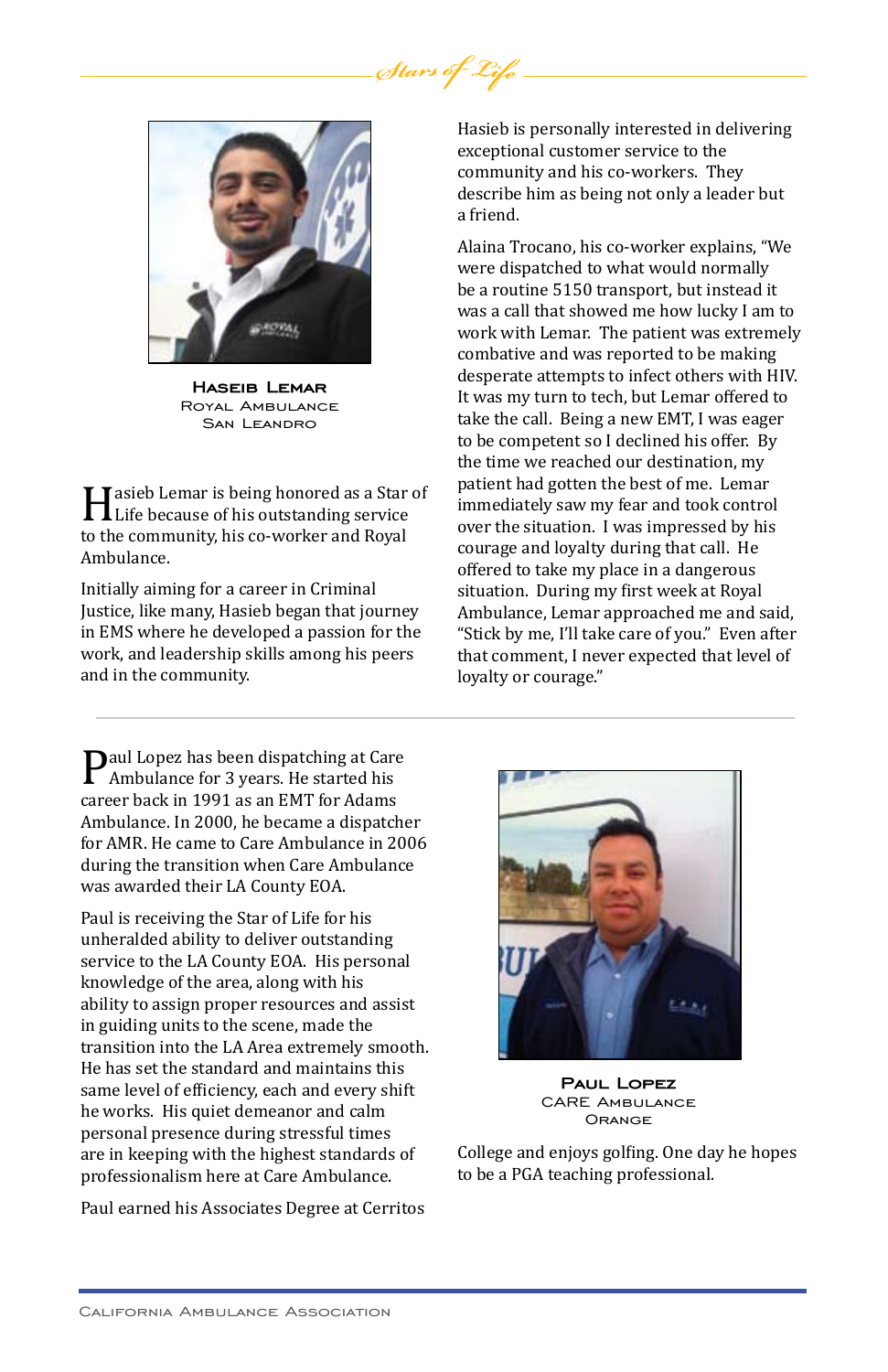

**Bobbie Miller** Manteca District Ambulance Service **MANTECA** 

Bobbie Miller is being honored for her 11<br>
years of service. She is one of Manteca District Ambulance's best EMTs to ever come along. She learned by "doing".

Throughout her employment she has worked as an EMT on an ALS unit in a rural environment. She has been the paramedic's "right hand" and can orchestrate success for all.

Bobbie became acquainted with EMS during a senior project in high school and fell in love with the job. She is friendly and outgoing. Patients and co-workers all agree she is professional.

Bobbie grew-up in Tuolumne County, where she was one of the town's first female fire-fighters as a volunteer. She was introduced to EMS and became a career oriented EMT. She is married to her husband Grant, who is an engineer with Sonora City Fire. They have 2 children, a boy Trenton and a daughter Rehgan.

Bobbie has had several episodes over her career where her personal experiences on ALS unit have made for great success. She has helped others become very good paramedics by helping them remember good BLS, bed side manners, common sense, and experience are traits earned by time served. With these traits she has helped students who come to our company to Intern that have little previous experience and rely mainly on book knowledge. Bobbie runs a tight ship and keeps the patients needs ahead of the students regardless.

Doreen Mitchell has been an active for at least 25 years. She became an EMT member of Happy Camp Ambulance in 1985 and continued on to receive EMT II status in 1995. She constantly provides excellent patient care in the Community of Happy Camp as the ambulance director, and is also employed at Northern Siskiyou Ambulance.

While responding to the "Stanza Incident" a few years ago, she was instrumental in saving a firefighter's life after his engine rolled down a cliff. After he was enroute to the trauma center we discovered that Doreen was having an MI. She never complained nor did she discontinue patient care. She was AWESOME!!! We are truly fortunate to have her on our team.

On September 30, 2008 Northern Siskiyou Ambulance was dispatched and responded to an "unresponsive male" at an address just north of Yreka, CA on Hwy 263. NSAS unit, Medic 68, responded with EMT II, Doreen Mitchell, and EMT, Mike Raffaini.

As they responded to the call they were advised by dispatch that CPR was in progress



**Doreen Mitchell** Northern Siskiyou **AMBULANCE** YREKA

by family. As they arrived at scene they found an unconscious, unresponsive man on the roof of a garage. Dispatch forgot to tell them about that!!! Without skipping a beat, they climbed the roof and assessed the patient. Shortly after their arrival, MICP Darrell Frost also arrived at scene and climbed onto the roof.

The crew worked together to provide advanced life support care, defibrillating, intubating and administering atropine and later an additional round of atropine and lidocaine while enroute to the hospital. They then packaged the patient placing him in a stokes litter to extricate him from the roof using ropes and a ladder.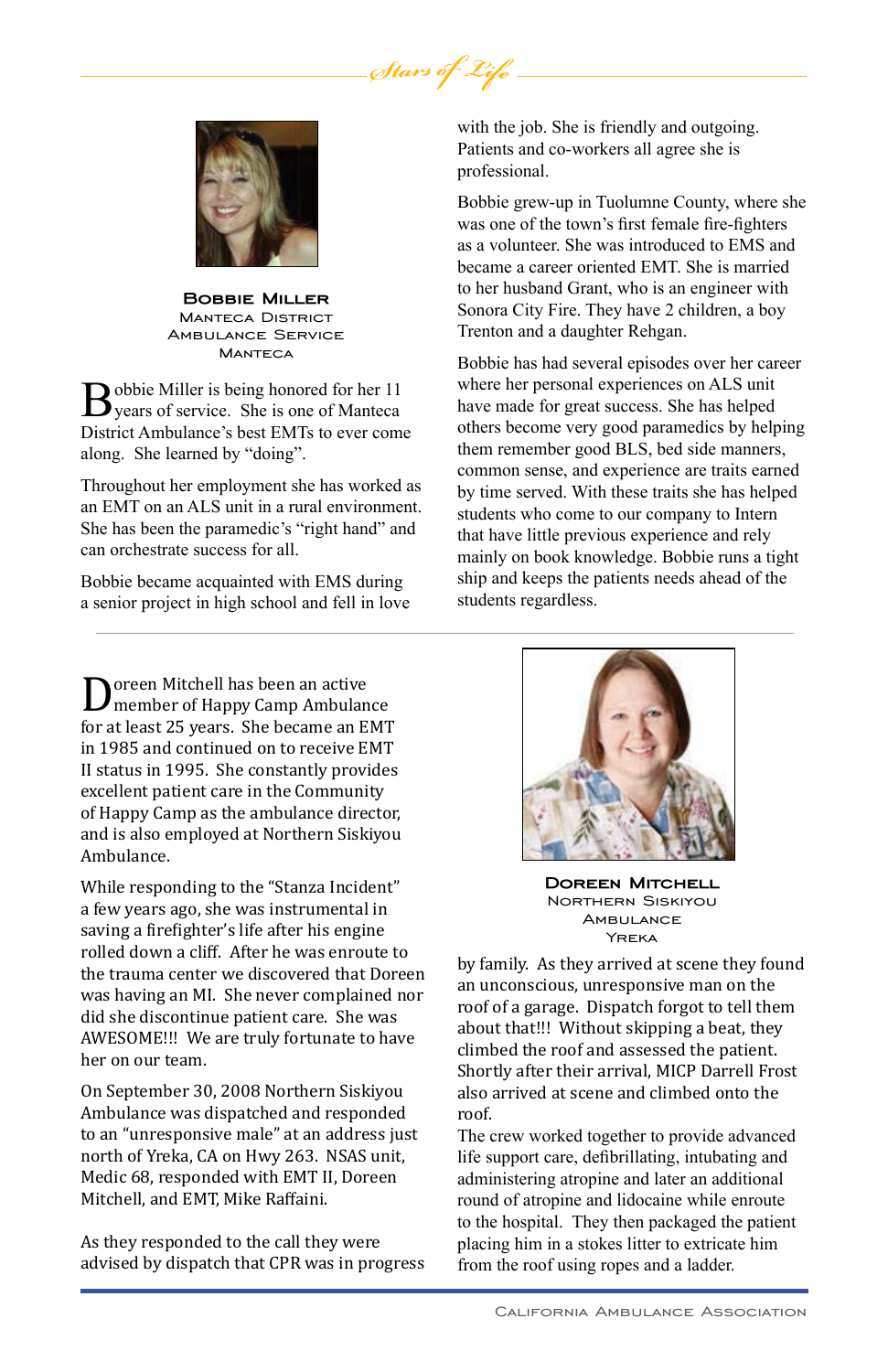

displaced over 100 residents and sent 36 people to the hospital. Jesse was one of the first arriving units, and his rapid extrication and quick treatment saved further lives and prevented further people from injury. Jesse has been an EMT with Medic Ambulance for over a year. He plans to further his education by becoming a Paramedic. Jesse eventually wants to be a Nurse, so he can be a Flight Nurse.

**Jesse Perla** Medic Ambulance Vallejo

Example 18 and the same who work for CHP, and cousins who are<br>who work for CHP, and cousins who are esse and his family have had a long tradition in public safety. He has uncles fire-fighters. Ever since he was young he wanted to be in public safety. Jesse is being commended for his excellence in service during a recent Fire at an Elderly-Assisted Living Facility in Vallejo, California that

Captain Chris Pickett has served the citizens of Butte County as an Emergency Responder for over 20 years. Captain Pickett is active in the community, serving as a foster parent to needy children, and as a community educator, teaching First Aid and CPR. Captain Pickett is active in his church, enjoys motorcycle riding and spending time with his family.



**Chris Pickett** First Responder EMS, Inc. Chico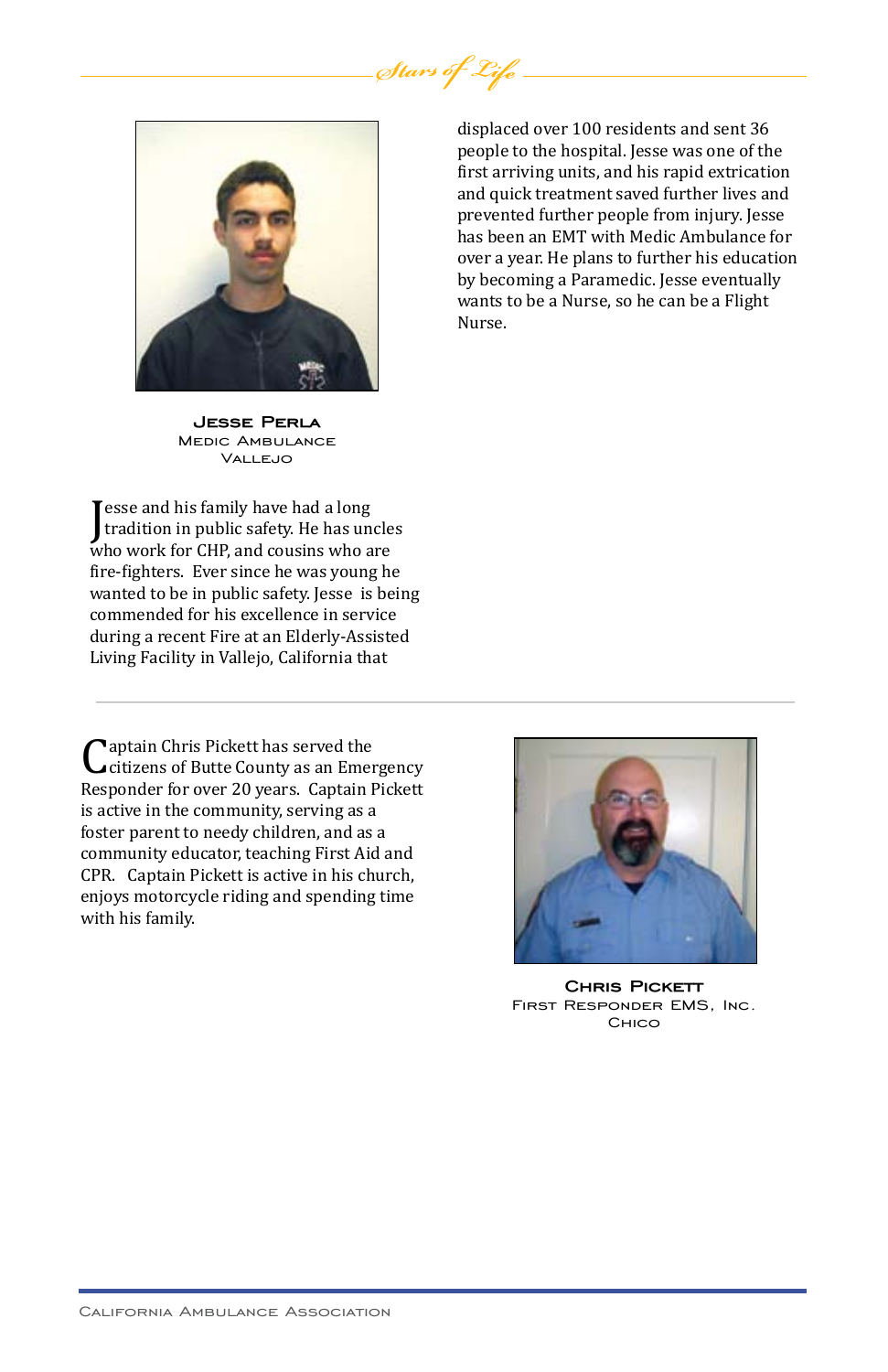

**Gerry Pugeda** Care Ambulance **ORANGE** 

Gerry Pugeda has worked at Care<br>Ambulance for 20 years. He is currently<br>a Field Training Officer. He continually a Field Training Officer. He continually works with and trains the never ending stream of new EMT's entering the field. His commitment to teaching them the way to do

M ike Raffaini began his career last<br>excellent critical skills and is a good exa excellent critical skills and is a good example to the NSAS employees and to the EMS profession. He fills extra shifts if needed, and keeps employee moral positive. He is currently working full time at Northern Siskiyou Ambulance and is taking an EMT II class. He plans on getting his Paramedic License in two years. He is a great example to all up and coming EMT's.

On September 30, 2008 Northern Siskiyou Ambulance was dispatched and responded to an "unresponsive male" at an address just north of Yreka, CA on Hwy 263. NSAS unit, Medic 68, responded with EMT II, Doreen Mitchell, and EMT, Mike Raffaini.

As they responded to the call they were advised by dispatch that CPR was in progress by family. As they arrived at scene they found an unconscious, unresponsive man on the roof of a garage. Dispatch forgot to tell them about that!!! Without skipping a beat, they

it right has helped keep Care's reputation rock solid.

Gerry is being awarded the 2009 Star of Life for his long time loyalty and commitment to shaping the workforce of today. His personable style and work ethic provides both knowledge and leadership to the new hires he mentors.

Gerry has been happily married for 21 years. He loves to travel up and down the coast of California and taking the jet skis out to the river. He is also a mobile DJ, and loves to play poker.

He currently attends Riverside Community College and his goal is to eventually teach first responders through the Regional Occupational Program.



**Mike Raffaini** Northern Siskiyou **AMBULANCE** Yreka

climbed the roof and assessed the patient. Shortly after their arrival, MICP Darrell Frost also arrived at scene and climbed onto the roof.

The crew worked together to provide advanced life support care, defibrillating, intubating and administering atropine and later an additional round of atropine and lidocaine while enroute to the hospital. They then packaged the patient placing him in a stokes litter to extricate him from the roof using ropes and a ladder.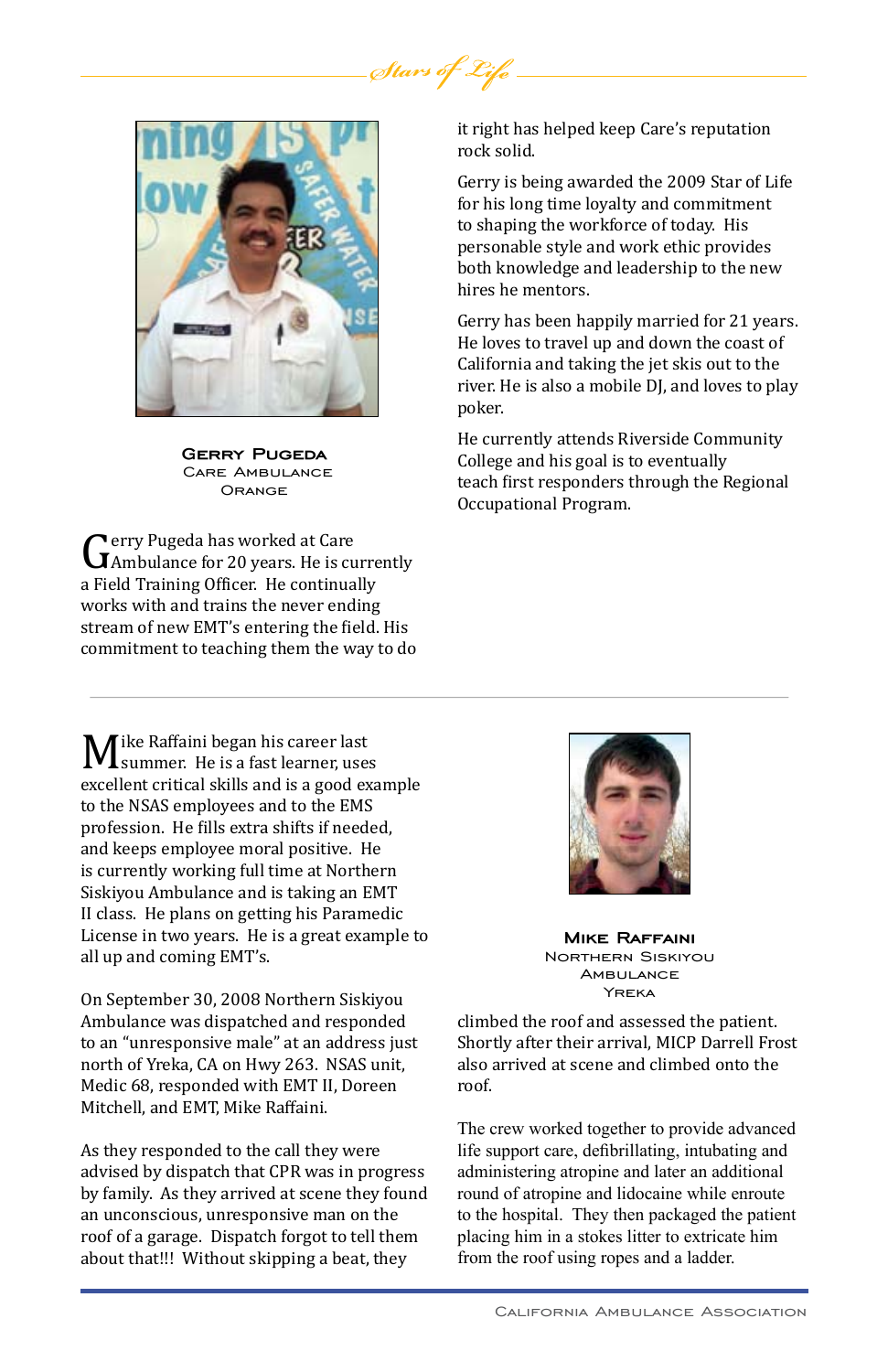

**Christopher Regaldo** Medic Ambulance Vall Fuo

Christopher Regalado has proudly served paramedic for Medic Ambulance Service in EMS since 2001. A transporting since 2007, Chris promoted to Paramedic Supervisor for the company in November of 2008. Chris is being commended for his excellence in service during a recent Fire at an Elderly-Assisted Living Facility in Vallejo, California that displaced over 100 residents and sent 36 people to the hospital. Chris was one of the first arriving units, and his rapid extrication and quick treatment saved further lives and prevented further people

Dennis has shown dedication to the and has had multiple field saves over the past citizens of Southern Humboldt County year.

Dennis has been involved in EMS for over 16 years including service in the U.S. Coast Guard and private ambulance as an EMT and paramedic.

Dennis enjoys spending time with his family.

Dennis recently received a call for an unresponsive male. He arrived to find the patient in the care of the fire department supporting respirations after the initial AED shock established a pulse. The patient had several pulseless episodes during transport. Through Dennis' rapid interventions and aggressive actions he reestablished a pulse and blood pressure prior to arrival at the local ER. One week post resuscitation the patient was transferred for further cardiac care. During the transfer, the patient borrowed the transferring paramedic's cell phone to call Dennis and thank him for his actions on that day.

from injury. When Chris was asked what his plans are for the future his response was "There was a time when I thought working as Firefighter/ Paramedic was the only career I would be satisfied having. I realize now that working in an EMS system that provides a good fit for me is what motivates me to be the best I can be. Being a Paramedic and working for Medic Ambulance in Solano and Sacramento Counties has been my perfect fit. I plan on staying in Solano with Medic Ambulance where the community is diverse and people I work with are great."



**Dennis Stevens** City Ambulance of Eureka Eureka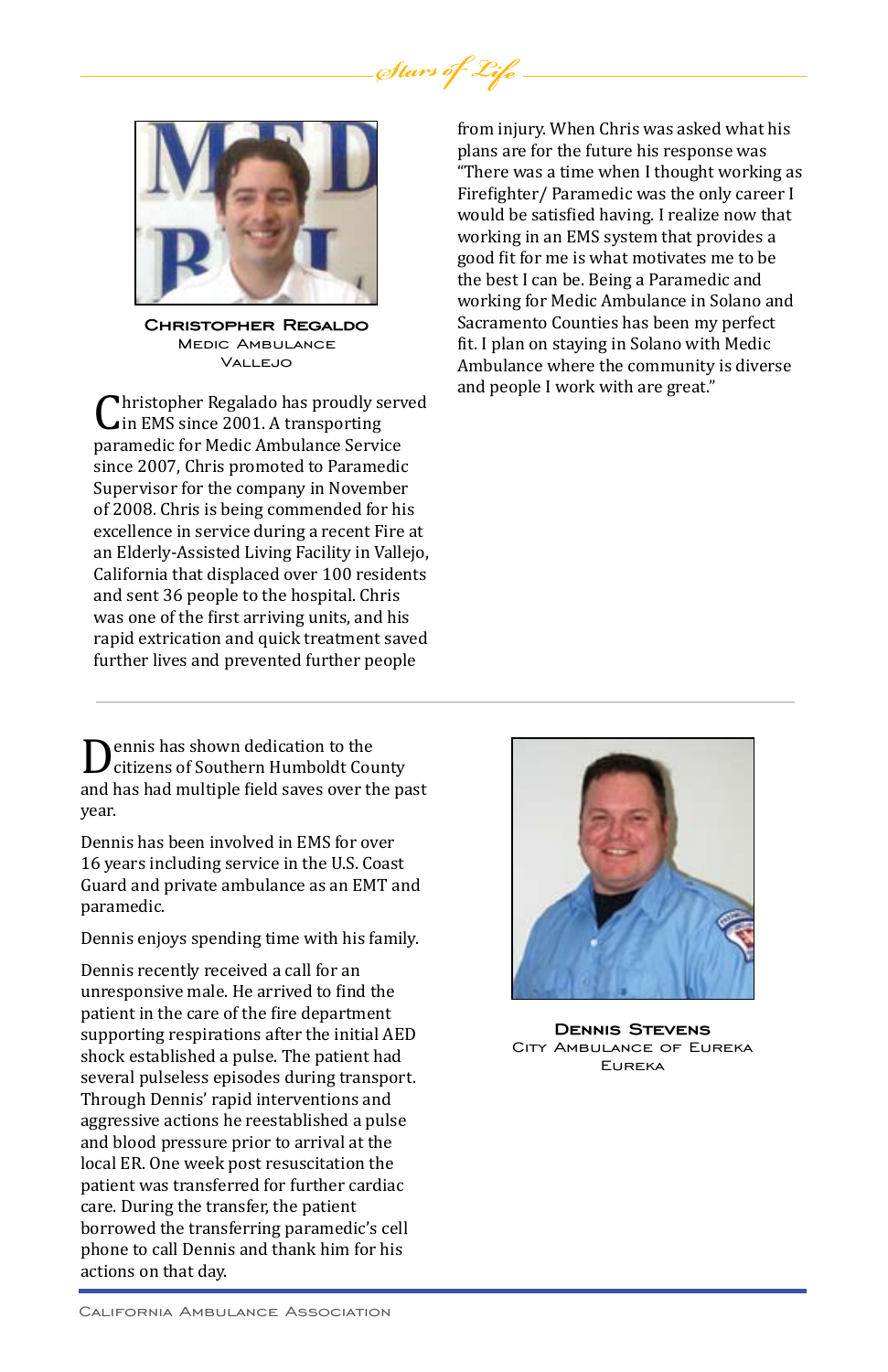

**Karl Venrick** Schaefer Ambulance Service, Inc. Los Angeles

Karl Venrick has been an EMT with Schaefer Ambulance Service since July 1992. He was promoted to Field-Supervisor in January 2008. His conduct exemplifies the qualities that we strive for at Schaefer Ambulance Service.

Venrick is one of our most reliable people. He is always on time for his shifts and rarely misses work. He has trained many of our field employees. He works the ambulances along with picking up shifts as Field

oseph vierguiz was born and raised in<br>Vacaville, California. He has always had a<br>dedication to public safety. Joe became an oseph Viergutz was born and raised in Vacaville, California. He has always had a EMT at 19, and worked on BLS transfer cars to gain experience.

Joe took so much pride at what he did, he was eventually promoted to work on a Critical Care Transfer Unit. Joe came to Medic with a lot of experience and above average EMT skills.

Joseph is being commended for his excellence in service during a recent Fire at an Elderly-Assisted Living Facility in Vallejo, California that displaced over 100 residents and sent 36 people to the hospital. Joe was one of the first arriving units, and his rapid extrication and quick treatment saved further lives and prevented further people from injury. Joe wants to possibly pursue a career in law enforcement in the near future.

Supervisor. He is always ready to help in anyway possible. Venrick has helped many new employees talk through difficult calls and has helped them deal with their feelings especially when children are involved. Venrick is very knowledgeable about his job and the company. He is calm under pressure and always the consummate professional. Venrick likes to surf and bike ride with his son on his time off from work. A few years ago Venrick remembers going on a call where there were multiple shooting victims in a home. One of the only persons still alive was grandfather of the family who was badly wounded. Venrick and his partner's quick and effective actions got him transported to the hospital in time. The man survived and Venrick felt he played an important part in saving his life.



**Joseph Viergutz** Medic Ambulance Vallejo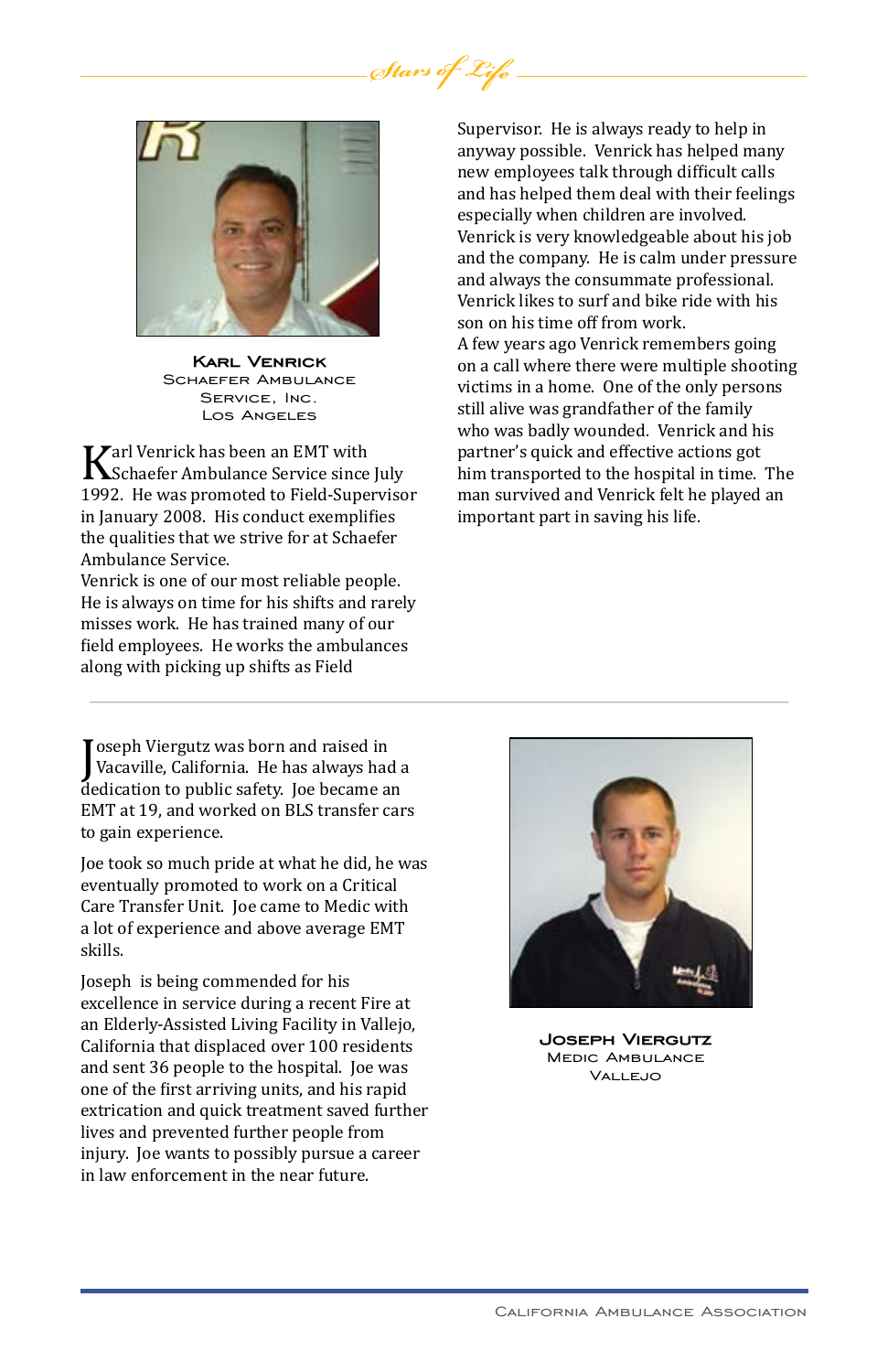

**Michael Wallace** Blythe Ambulance Service Blythe

Starting as an EMT in 1993, Mike is now<br>Sesponsible for the entire Operations<br>division of our company. Mike serves our division of our company. Mike serves our community in a variety of roles – Paramedic, CPR Instructor, Volunteer Fireman and Reserve Police Officer.

As an ultimate patient care advocate, Mike goes beyond the call of duty for his patients to insure they are well cared for at all levels. While enjoying family activities the most, Mike also pursues golf and boating and contributes to many volunteer organizations in our community.

Mike was called to an injured person on a roof and found his patient trapped with a semi-detached arm. The patient was under an air conditioning unit which was attached to a crane that had tipped over, dropping the air conditioning unit onto the patient. Mike's professionalism and actions in aggressively coordinating his patient's successful evacuation from the rooftop while working with his fellow volunteer fireman, assuring prompt air ambulance resources were appropriated and assuring trauma center orthopedic stand-by services were activated contributed to his patient's arm being saved.

Blythe Ambulance Service is proud to have Mike as a an excellent Paramedic for our patients and as a leader in our community.

We are honored to have him represent us as a CAA Star of Life 2009.

Dennis displayed professionalism and<br>courage during an unusual emergency<br>call. call.

Dennis has several years experience. He has served as a Field Training Officer II, and currently works on our ALS medic unit.

Dennis' strong work ethic sets him apart and makes him a great example and trainer.

Dennis enjoys horseback riding, trap shooting, hiking and camping, enjoys the outdoors, and loves country music.

On July 29<sup>th</sup> 2008, while enroute to the station, a city bus driver flagged down Dennis' ambulance. Dennis was informed a passenger on the bus was having a seizure. Dennis and his partner boarded the bus to assess the passenger. Seeing the passenger in severe distress, Dennis sent his partner back to the ambulance to get their equipment. Meanwhile, Dennis evaluated the patient and moved him into the aisle. They applied



**Dennis Webb** ProTransport-1 COTATI

an AED, followed the prompts, shocked the patient, and then continued CPR until an ALS crew arrived to take over patient care.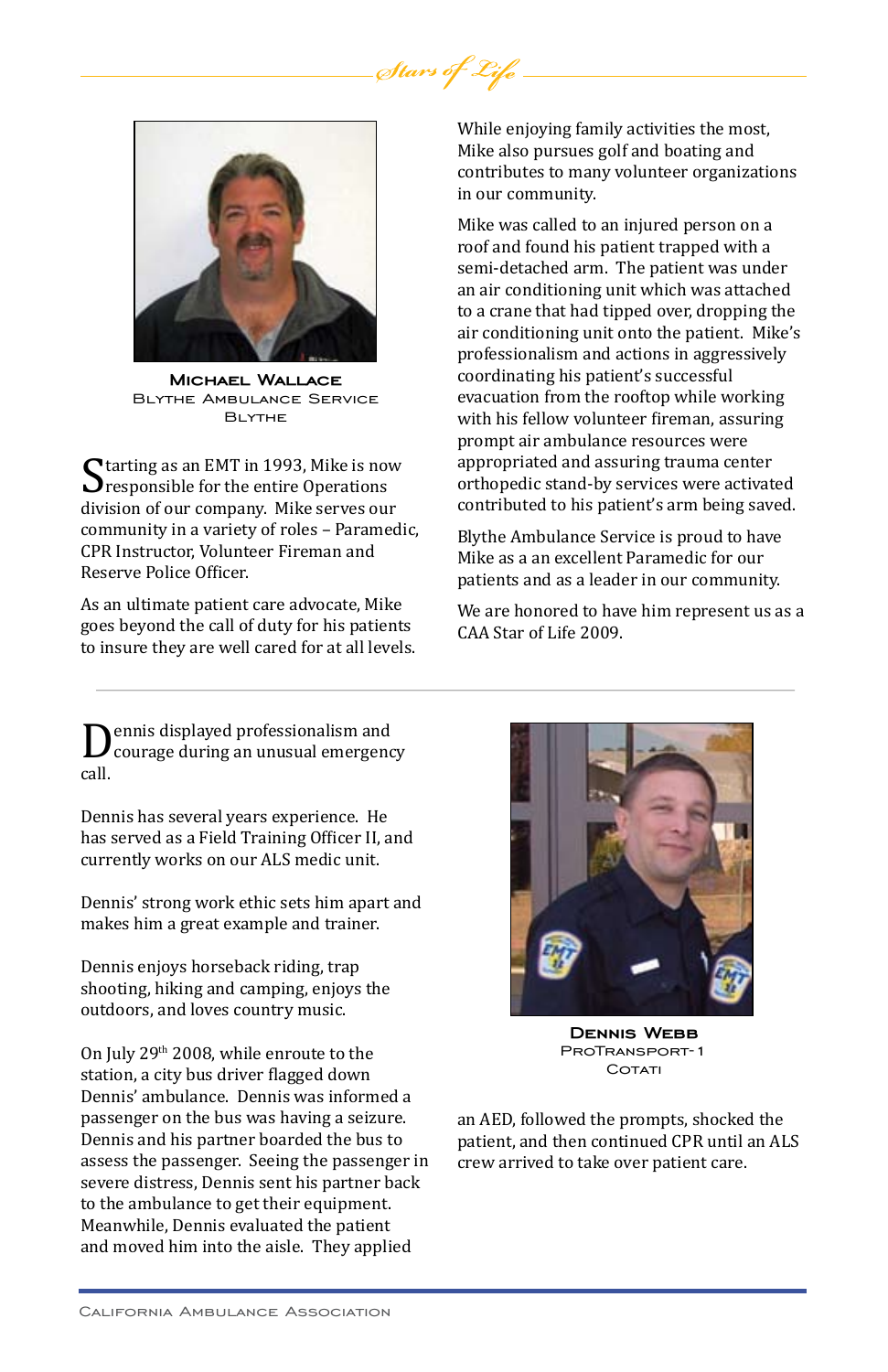

**David White C**are Ambulance **ORANGE** 

David White has worked at Care<br>Ambulance for 8 years. He is currently<br>a Field Training Officer working in the city Ambulance for 8 years. He is currently of Fullerton. While most EMT's in David's age group are solely interested in gaining ambulance experience in order to move on to the fire service, David has shown remarkable

**B**en Windle currently serves as the Field<br>Coperations Supervisor for SEMSA Lassen<br>County operations. Ben has 12 years of County operations. Ben has 12 years of EMS experience and has worked for REMSA / SEMSA for the past seven years. Ben has played a key role in developing important relationships and educating those around him in the Lassen county EMS system, which has resulted in value added services to the community.

Ben also serves as a volunteer firefighter for the Quincy Fire Dept. and works part-time at the Plumas District Hospital. Ben goes above and beyond the call of duty in helping his community prepare for and respond to emergency situations which occur on a regular basis.

maturity and leadership by taking on the role of training new employees.

David is being awarded the 2009 Star of Life for his commitment to his fellow employees and his willingness to share his knowledge while setting a positive example for others. His efforts as an FTO have helped make Care Ambulance remain one of the premier ambulance services in Southern California.

 David's personal goal is to become a firefighter and eventually continue on to medic school. His hobbies include camping, backpacking, body surfing and snorkeling.



**Ben Windle** SEMSA **SUSANVILLE**